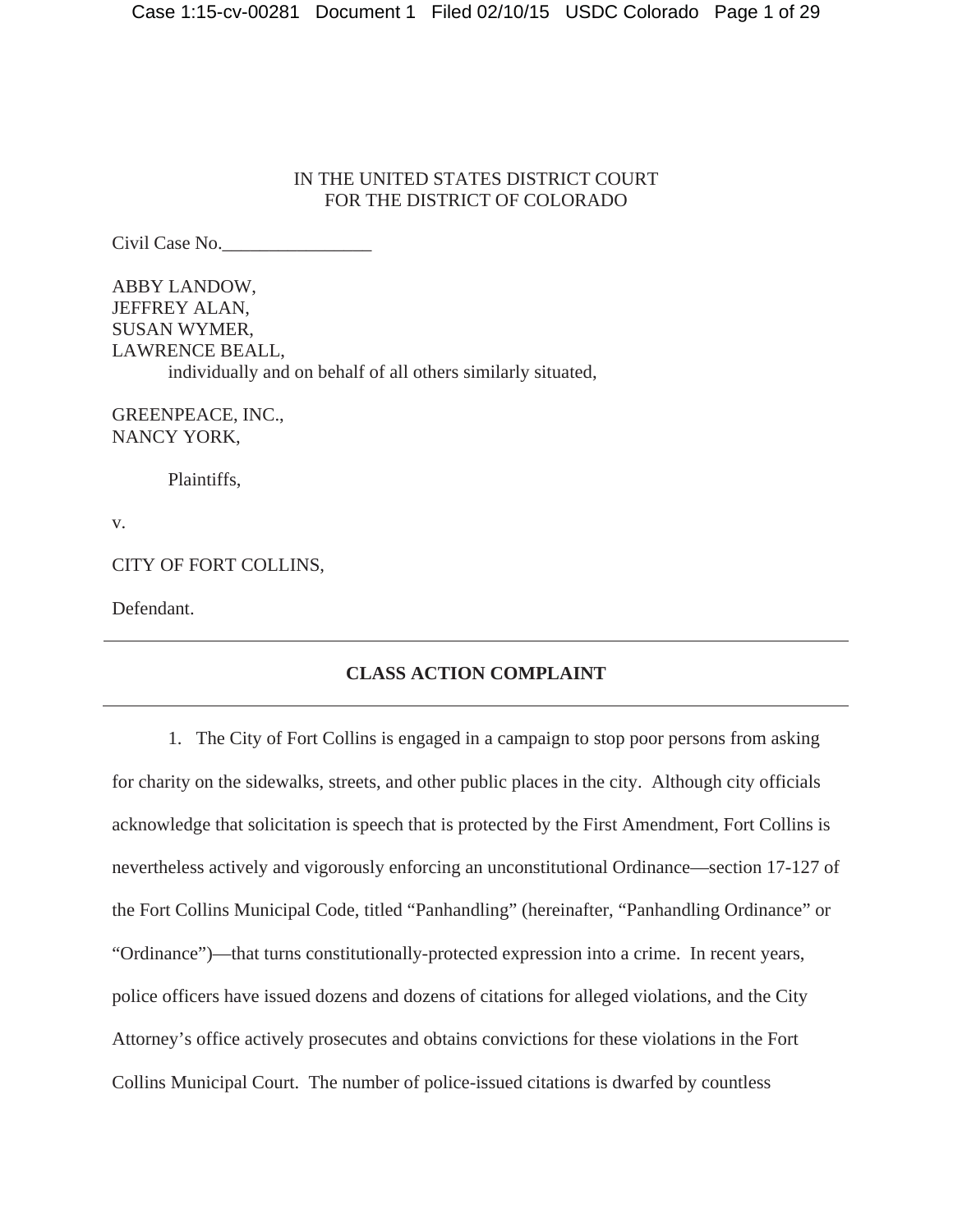additional oral warnings and directives that police have issued, ordering poor persons to cease their solicitation communications and "move on."

2. For years, the targets of this enforcement campaign have overwhelmingly been poor persons who are engaged in solicitation that is courteous, polite, nonthreatening and nonaggressive, such as the solicitation that Plaintiffs Abby Landow, Jeffrey Alan, Susan Wymer and Lawrence Beall carry out. Their requests for charity pose no risk to public safety, and their communications requesting assistance are squarely protected by the First Amendment.

3. Until recently, the City has looked the other way when canvassers for a recognized nonprofit organization—Greenpeace, Inc.—have stopped pedestrians to solicit contributions. That has now changed. Fort Collins police have recently put Greenpeace on notice that its canvassing activities in downtown Fort Collins violate the Panhandling Ordinance.

4. In this action Plaintiffs ask this Court, pursuant to 42 U.S.C. § 1983, for emergency injunctive relief to stop Fort Collins from invoking or relying on its Panhandling Ordinance to violate the First Amendment right of Plaintiffs to engage in peaceful and nonthreatening charitable solicitation in public spaces in Fort Collins. Plaintiffs also seek a declaratory judgment, a permanent injunction, and – for certain plaintiffs – nominal damages.

#### **JURISDICTION AND VENUE**

5. This action arises under the Constitution and laws of the United States, including 42 U.S.C. § 1983. This Court has jurisdiction pursuant to 28 U.S.C. §§ 1331 and 1343.

6. This Court has jurisdiction to issue the declaratory relief requested pursuant to the Declaratory Relief Act, 28 U.S.C. §§ 2201, 2202.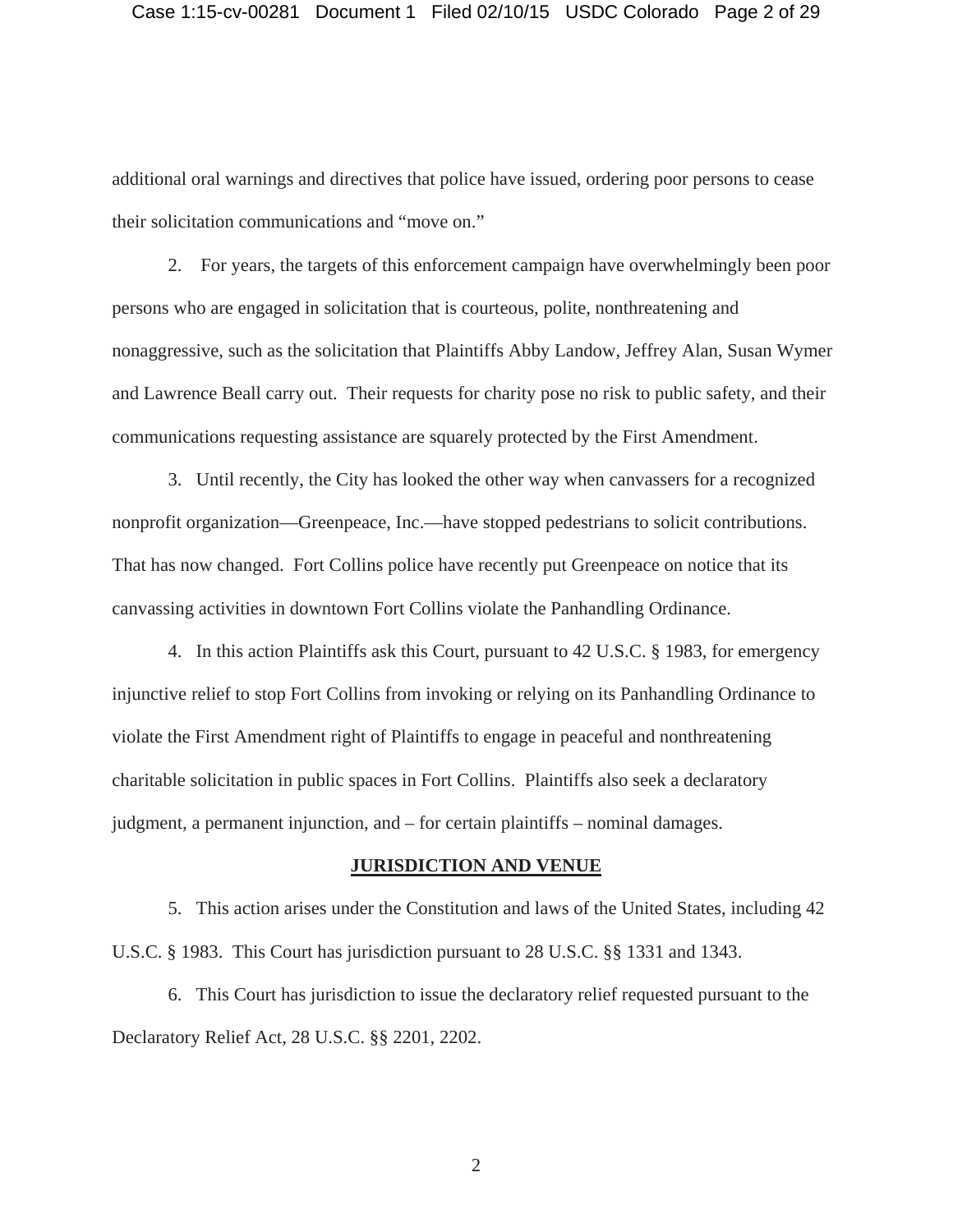7. Venue is proper in the District of Colorado pursuant to 28 U.S.C. § 1391(b). The Defendant resides within the District of Colorado, and the events described in this Complaint occurred in the District of Colorado.

#### **PARTIES**

# *Plaintiffs*

8. Plaintiff Abby Landow is a resident of Fort Collins. She is homeless and destitute. She has peacefully and politely solicited charity from passersby in Fort Collins in a manner and in situations that violate the challenged Ordinance as written or as Fort Collins interprets and enforces it. She wants to be free to resume her peaceful solicitation without fear that police will enforce the challenged Ordinance against her.

9. Plaintiff Jeffrey Alan is a resident of Fort Collins. He is homeless, disabled, and poor. He has peacefully and politely solicited charity from passersby in Fort Collins in a manner and in situations that violate the challenged Ordinance as written or as Fort Collins interprets and enforces it. He wants to be free to continue his peaceful solicitation without fear that police will enforce the challenged Ordinance against him.

10. Plaintiff Susan Wymer is a resident of Fort Collins. She is disabled and homeless. She has peacefully and politely solicited charity from passersby in Fort Collins in a manner and in situations that violate the challenged Ordinance as written or as Fort Collins interprets and enforces it. She wants to be free to continue her peaceful solicitation without fear that police will enforce the challenged Ordinance against her.

11. Plaintiff Lawrence Beall is a resident of Fort Collins. He is homeless and poor. He has peacefully and politely solicited charity from passersby in Fort Collins in a manner and in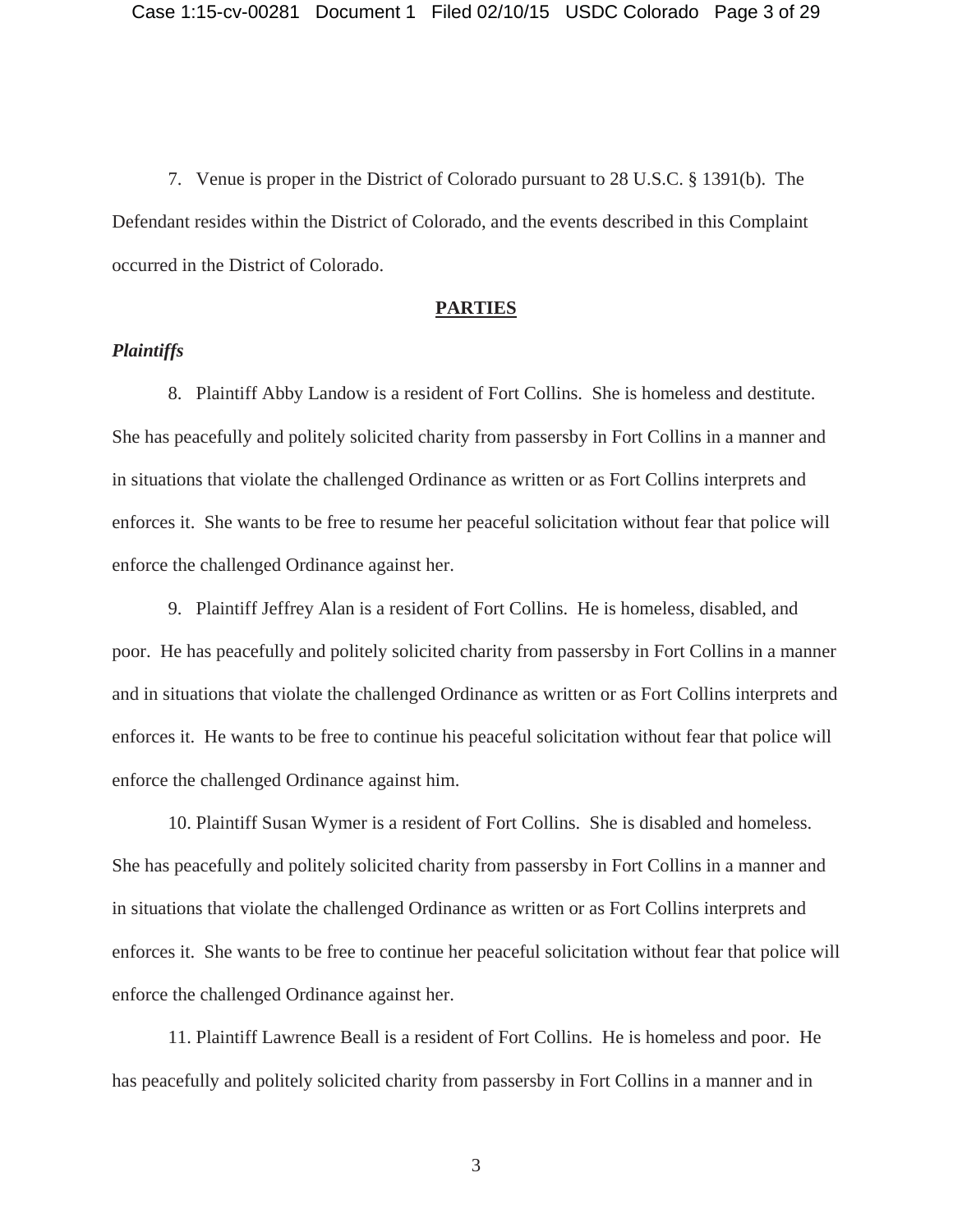situations that violate the challenged Ordinance as written or as Fort Collins interprets and enforces it. He wants to be free to continue his peaceful solicitation without fear that police will enforce the challenged Ordinance against him.

12. Plaintiff Greenpeace, Inc. ("Greenpeace") is a non-profit corporation that carries out fundraising and outreach activities in Fort Collins. Plaintiff Greenpeace wants to be free to continue its peaceful solicitation of donations without fear that police will enforce the challenged Ordinance against its canvassers.

13. Plaintiff Nancy York is a 76-year-old resident of Fort Collins. She sometimes gives money to poor persons who approach her and ask for help. The challenged Ordinance prohibits persons from approaching Ms. York and asking for assistance solely because she is over sixty years old. Ms. York wants to continue receiving messages of solicitation that the challenged Ordinance forbids.

## *Defendant*

14. Defendant City of Fort Collins is a municipal corporation incorporated in the State of Colorado. It adopted and enforces the Panhandling Ordinance that is challenged in this case. It is the policy and practice of Fort Collins—through the actions of its police officers, its city prosecutor, and its municipal court—to interpret and enforce the Ordinance in the unconstitutional manner that is described and challenged in this Complaint.

15. The acts and omissions of Fort Collins, and its police officers, prosecutors, and municipal court, are carried out under color of state law.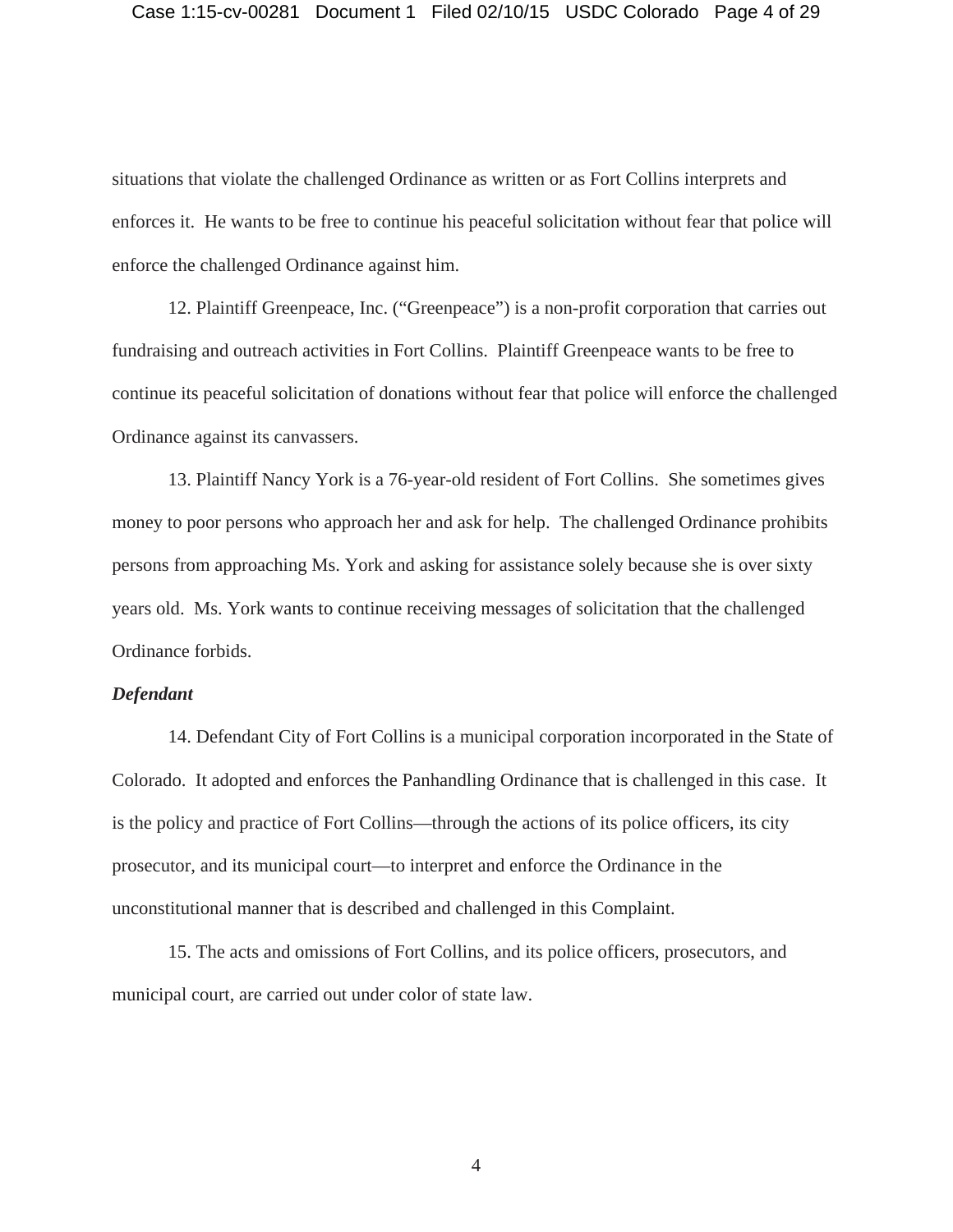# **FACTUAL BACKGROUND**

# *The Panhandling Ordinance*

16. The enforcement campaign challenged in this case is carried out under the authority of Section 17-127 of the Fort Collins Municipal Code, which is titled "Panhandling."

17. The Panhandling Ordinance consists of two parts. In subsection (a), "Panhandle" is defined as "to knowingly approach, accost or stop another person in a public place and solicit that person, whether by spoken words, bodily gestures, written signs or other means, for a gift of money or thing of value."

18. Subsection (b) makes it unlawful for any person to "panhandle" in any of eleven circumstances:

- (1) Any time from one-half (1/2) hour after sunset to one-half (1/2) hour before sunrise;
- (2) In a manner that involves the person panhandling knowingly engaging in conduct toward the person solicited that is intimidating, threatening, coercive or obscene and that causes the person solicited to reasonably fear for his or her safety;
- (3) In a manner that involves the person panhandling knowingly directing fighting words to the person solicited;
- (4) In a manner that involves the person panhandling knowingly touching or grabbing the person solicited;
- (5) In a manner that involves the person panhandling knowingly continuing to request the person solicited for a gift of money or thing of value after the person solicited has refused the panhandler's initial request;
- (6) In a manner that involves the person panhandling knowingly soliciting an at-risk person; $<sup>1</sup>$ </sup>

<sup>&</sup>lt;sup>1</sup> Subsection (a)(1) defines an "at-risk person" as:

<sup>[</sup>A] natural person who is sixty (60) years of age or older, under eighteen (18) years of age, or who is a person with a disability. A *person with a disability* shall mean, for purposes of this Paragraph (1), a natural person of any age who suffers from one (1) or more substantial physical or mental impairments that render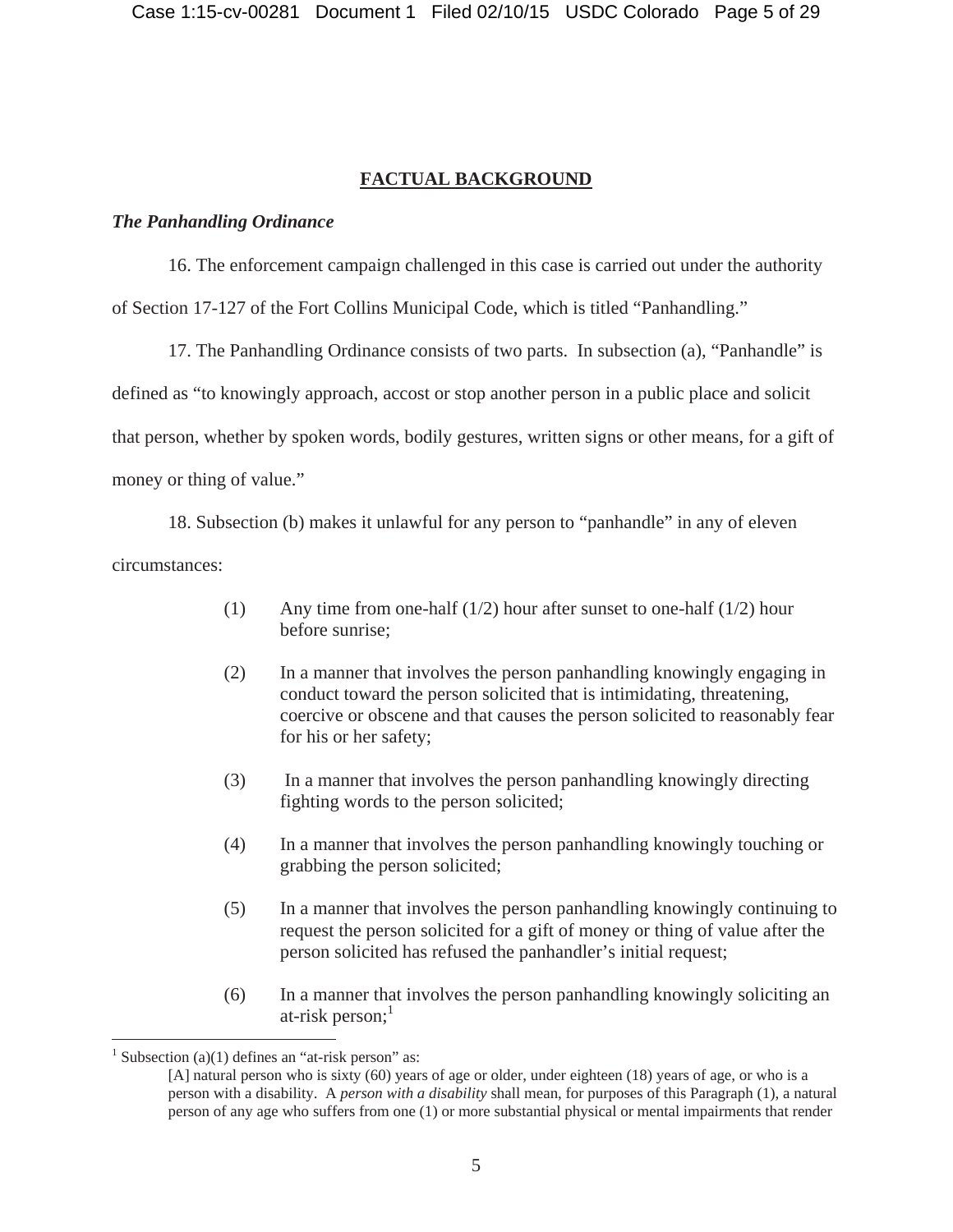- (7) On a sidewalk or other passage way in a public place used by pedestrians and is done in a manner that obstructs the passage of the person solicited or that requires the person solicited to take evasive action to avoid physical contact with the person panhandling or with any other person;
- (8) Within one hundred (100) feet of an automatic teller machine or of a bus stop;
- (9) On a public bus;
- (10) In a parking garage, parking lot or other parking facility; or
- (11) When the person solicited is entering or exiting a parked motor vehicle, in a motor vehicle stopped on a street, or present within the patio or sidewalk serving area of a retail business establishment that serves food and/or drink.

19. Section 1-15 of the Fort Collins Municipal Code provides that violation of the

Panhandling Ordinance is a misdemeanor punishable by imprisonment up to 180 days and a fine

of up to \$2,650.

20. In this action, Plaintiffs bring a facial and as-applied challenge to six subsections of

the Fort Collins Panhandling Ordinance. The challenged portions of the Ordinance are

Subsections (b) (1), (5), (6), (8), (9), (10) and (11). Plaintiffs seek relief from the challenged

prohibitions of the Ordinance as written and also as Fort Collins interprets and enforces those

prohibitions.2

the person significantly less able to defend against criminal acts directed toward such person than he or she would be without such physical or mental impairments. A *substantial physical or mental impairment* shall be deemed to include, without limitation, the loss of, or the loss of use of, a hand or foot; loss of, or severe diminishment of, eyesight; loss of, or severe diminishment of, hearing; loss of, or severe diminishment in, the ability to walk; and any developmental disability, psychological disorder, mental illness or neurological condition that substantially impairs a person's ability to function physically or that substantially impairs a person's judgment or capacity to recognize reality or to control behavior.

<sup>&</sup>lt;sup>2</sup> Plaintiffs do not challenge subsections  $(2)$ ,  $(3)$ ,  $(4)$  or  $(7)$ .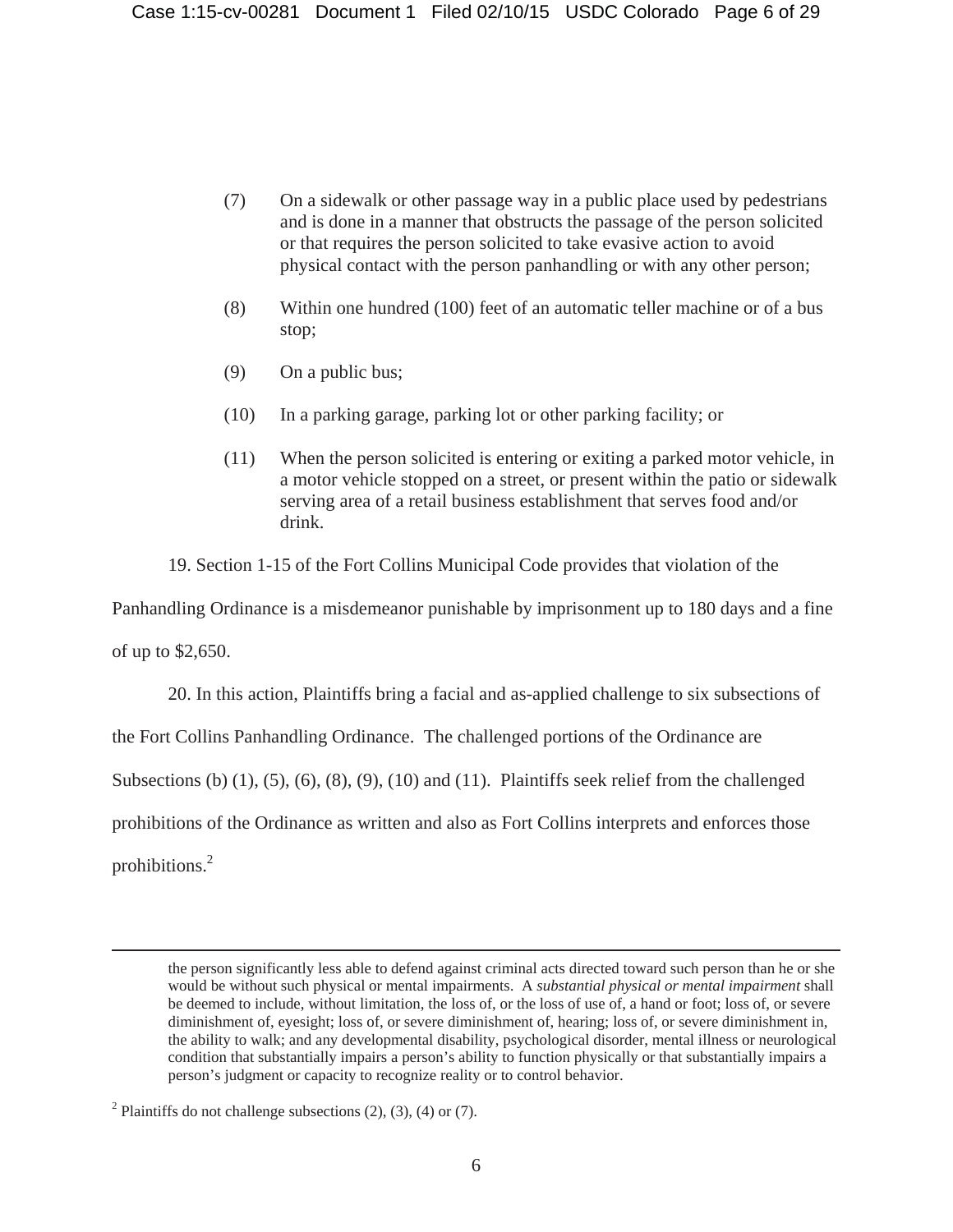## *Enforcement of the Challenged Ordinance*

21. Police enforcement of Fort Collins' Panhandling Ordinance is on the rise. From August 2012 through the present, the Fort Collins police have issued dozens and dozens of citations for violations of the Ordinance, as well as countless oral warnings and move-on orders. In more than half of the cases in which Fort Collins police issued panhandling citations, the supposedly criminal behavior identified by the police was nothing more than passively displaying a sign inviting an act of charity from persons passing by. Likewise, the Fort Collins police have issued citations to street musicians for alleged violations of the Panhandling Ordinance. These buskers were simply playing music on a public sidewalk and passively and symbolically soliciting donations by means of an upturned hat or open guitar case. Such passive solicitation does not constitute "panhandling" according to the text of challenged Ordinance, because passive solicitors do not "approach, accost or stop" the person who is solicited. Nevertheless, it is the policy and practice of Fort Collins authorities—including the police, the City Attorney's office, and the Municipal Court—to enforce the challenged Ordinance against persons who peacefully and passively ask passersby for donations.

22. Over the past several years, the Fort Collins police have also ticketed individuals who were engaged in "active" solicitation – meaning the solicitors approached people or used their voice to stop persons and request donations. The vast majority of citations issued to active solicitors reflect that the solicitors, while asking for help, did not in engage in conduct that was arguably threatening, intimidating or coercive.

23. Numerous citations reflect Fort Collins police officers enforcing the challenged Ordinance as if it were a complete ban on panhandling in the City. In several citations, the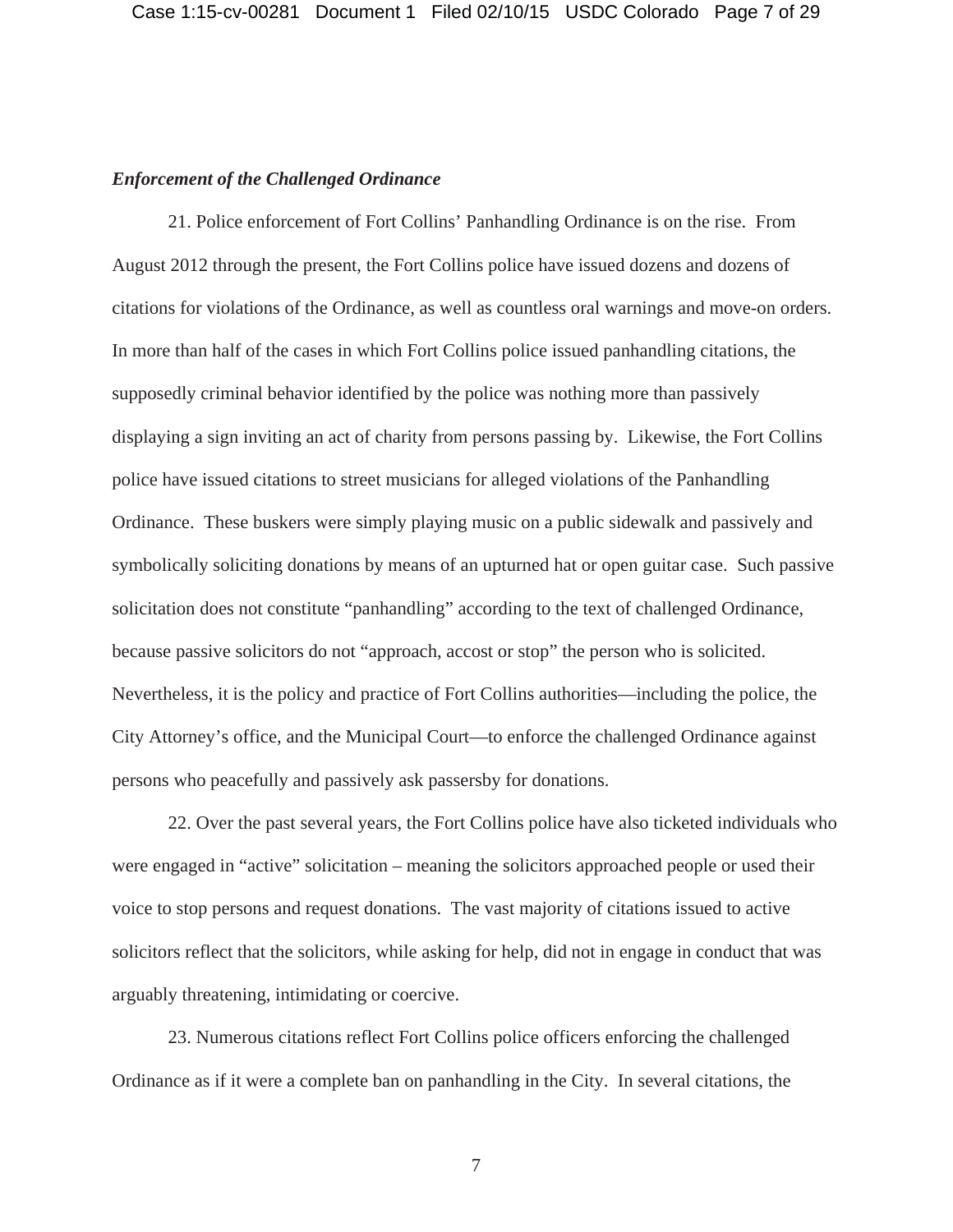description of the allegedly illegal "panhandling" did not reflect any violation of the Ordinance's specific prohibitions regarding time of day, location, or manner of carrying out the solicitation. Some of these citations include police officers' comments reflecting a view that the challenged Ordinance renders illegal any and all "panhandling" in Fort Collins, regardless of when, where, or how the panhandling is done.

# *Plaintiffs*

# Abby Landow

24. Plaintiff Abby Landow is a resident of Fort Collins who is homeless and destitute. To get by, Ms. Landow has often peacefully and politely solicited charity from passersby in downtown Fort Collins in a manner and in situations that violate the challenged Ordinance as written or as Fort Collins interprets and enforces it. Following is a photograph of Ms. Landow.



25. When Ms. Landow solicits charity, she usually sits on a public bench on a public sidewalk and silently holds a sign asking for help. Her sign usually says something like: "Need help. Anything is a blessing."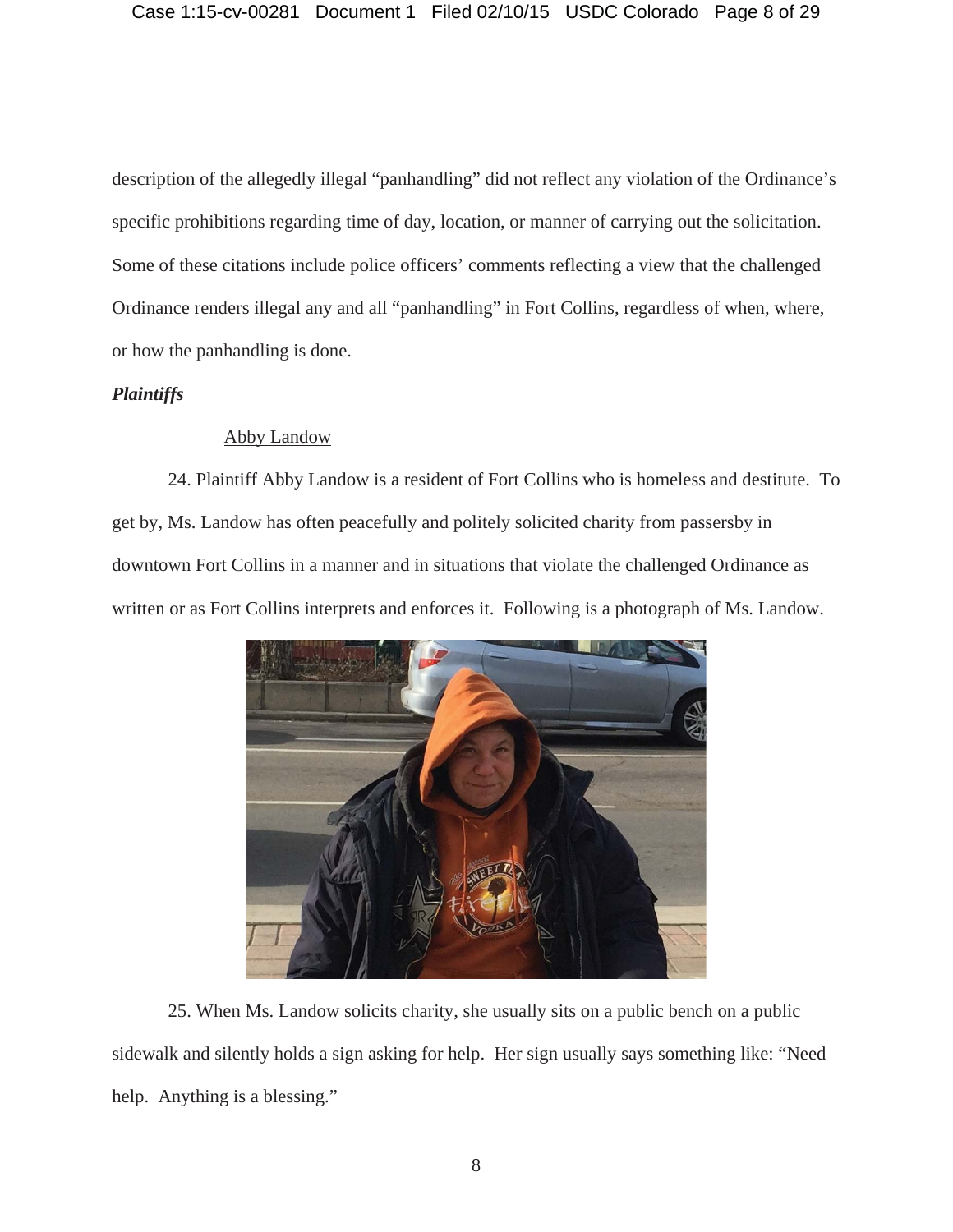26. Ms. Landow generally solicits in downtown Fort Collins where there is significant foot traffic. She has solicited after dark, in well-lit areas, as well as near outdoor seating areas of a restaurant.

27. Starting in early 2014, Ms. Landow starting hearing about more and more people getting tickets for panhandling. On at least three occasions that year, police intervened to stop Ms. Landow from soliciting. One time, she was displaying a sign while sitting on a public bench on a public sidewalk outside of a restaurant. Fort Collins police officers approached her and told her she was illegally panhandling within 100 feet of an ATM located inside the restaurant. Another time, officers approached her and told her that she was illegally panhandling when she was displaying a sign inviting donations from people in vehicles that were exiting a parking lot. In both instances, the officers ordered Ms. Landow to move on, and she did so.

28. In April 2014, Fort Collins police ticketed Ms. Landow for violating the challenged Ordinance, because she was silently soliciting donations by displaying her sign while sitting on a public bench within sight of people sitting at an outdoor café. With the help of a friend, Ms. Landow fought the ticket, and the prosecutor ultimately dismissed the charge. However, the prosecutor warned Ms. Landow that if she were ticketed again, she would not avoid prosecution.

29. Because of her interactions with the police and prosecutor last year, as well as hearing of others who were ticketed, Ms. Landow has refrained from soliciting donations in Fort Collins on several occasions. She wants to be free to resume her peaceful solicitation without fear that police will enforce the challenged Ordinance against her.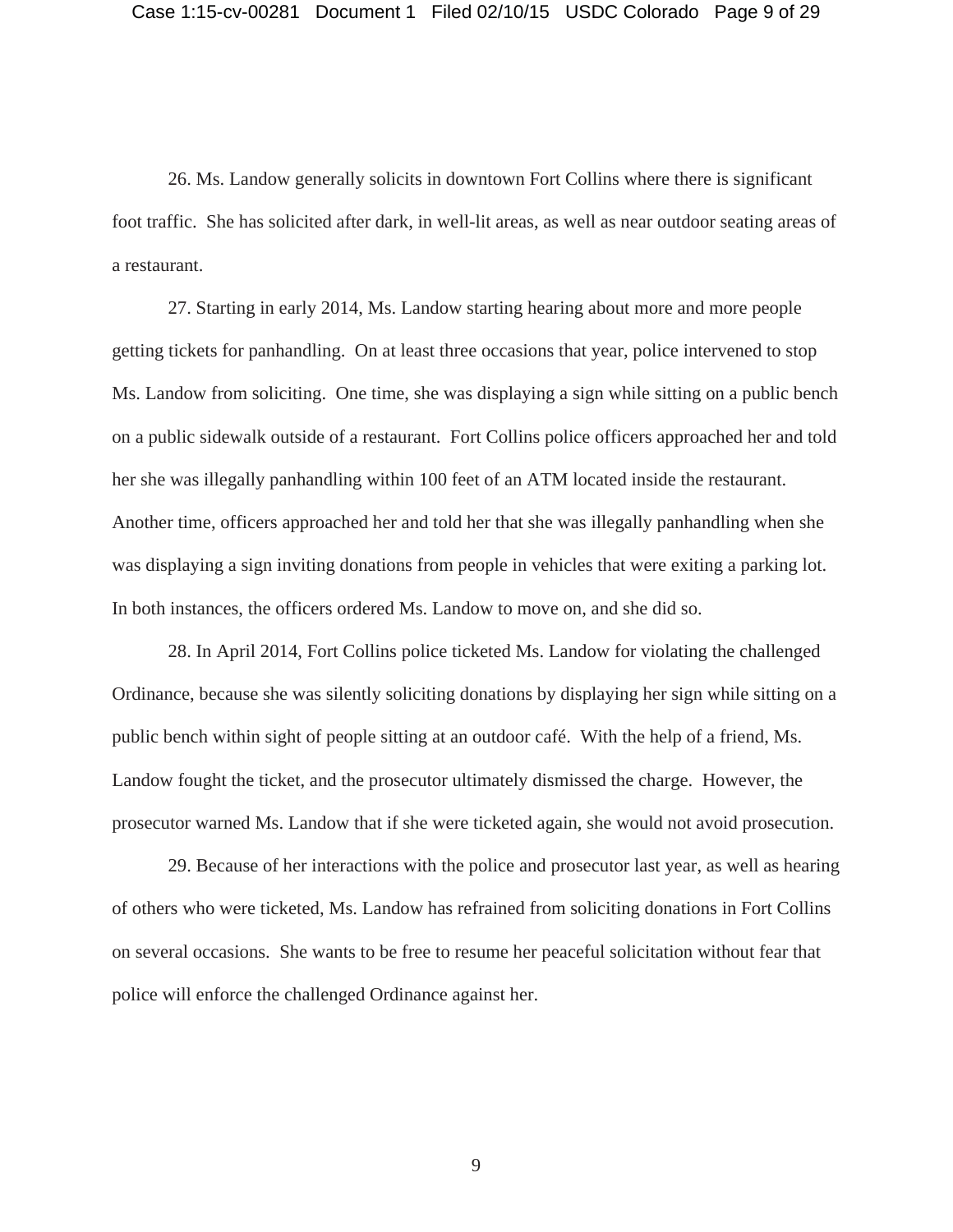# Jeffrey Alan

30. Plaintiff Jeffrey Alan is a recent resident of Fort Collins. He is homeless, disabled, and poor. To pay for basic necessities, Mr. Alan sometimes solicits donations from passersby on public sidewalks. Mr. Alan has peacefully and politely solicited charity from passersby in Fort Collins in a manner and in situations that violate the challenged Ordinance as written or as Fort Collins interprets and enforces it. Following is a photograph of Mr. Alan.



31. Mr. Alan was a truck driver for 30 years. His career ended abruptly when he began undergoing treatment, including two major surgeries, for lip cancer – which has since spread to his tonsils. Mr. Alan's illness has left him permanently disfigured, disabled, and unable to work.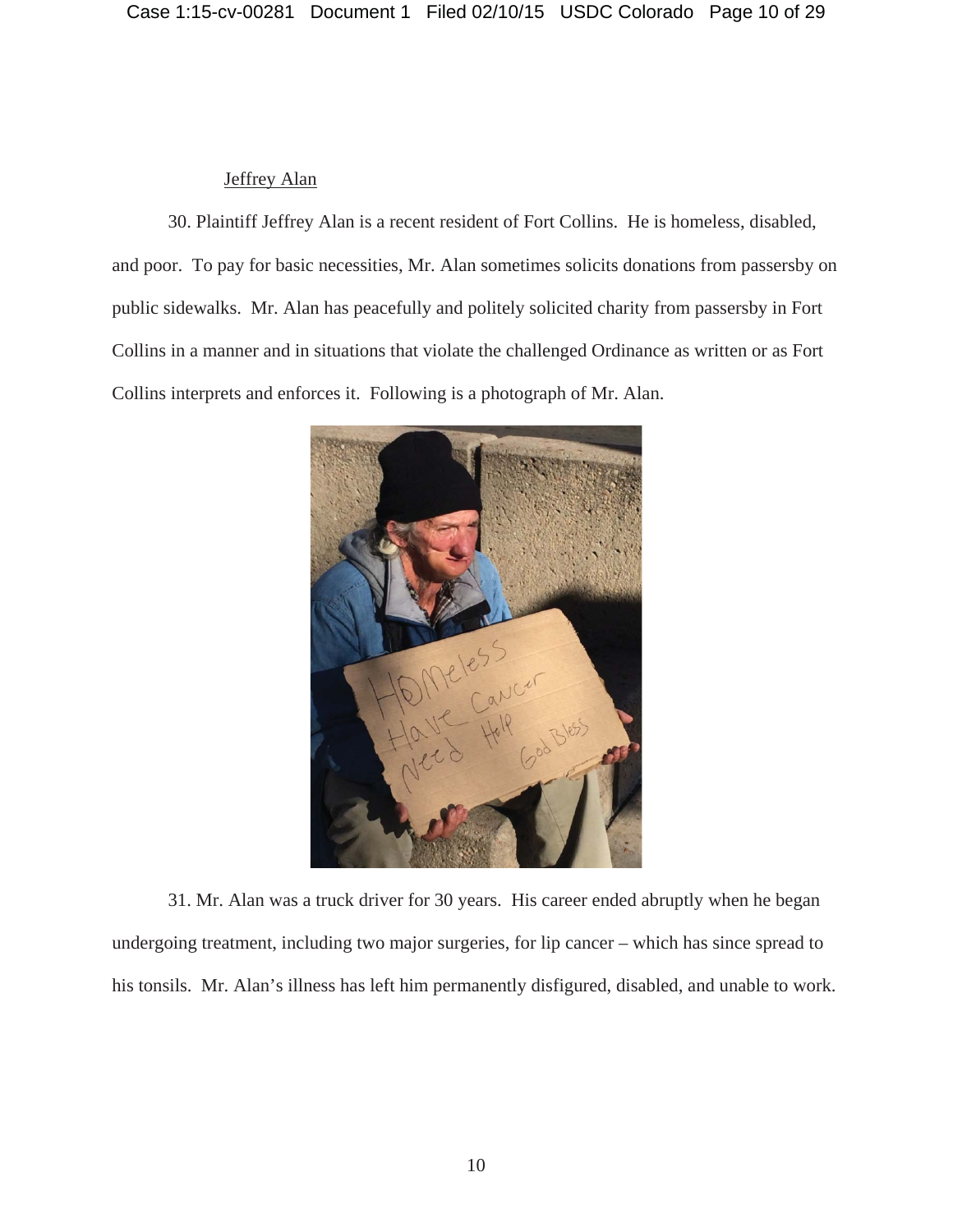32. In the past, Mr. Alan has solicited donations by standing on a public sidewalk, and, using his voice to stop passersby, asking if they could spare some change. He was polite and non-aggressive when he asked for money.

33. In the hope of avoiding tickets for a violation of the City's Panhandling Ordinance, Mr. Alan has recently refrained from stopping persons to solicit donations in downtown Fort Collins. Instead, he has silently solicited donations by displaying a sign while sitting on public benches on public sidewalks in downtown Fort Collins. His sign usually says: "Homeless/Have Cancer/Need Help." Even when soliciting by silently displaying his sign, he reasonably fears being ticketed for an alleged violation of the challenged Ordinance.

34. Mr. Alan has silently solicited donations with a sign in Fort Collins on public sidewalks within 100 feet of ATMs and bus stops, as well as after dark. He has also solicited near a restaurant's outdoor seating area and from people over 60 years of age.

35. Mr. Alan has also solicited donations from people who, like himself, are disabled. Mr. Alan does not want his disability to prevent other people from approaching him and asking him for help. Although he does not have much to give, he wants to be asked.

36. Mr. Alan was recently sitting on a public bench on a public sidewalk outside of a restaurant in downtown Fort Collins when a restaurant employee threatened to call the police if Mr. Alan did not move away from the restaurant. The employee said Mr. Alan was illegally panhandling near a restaurant and within 100 feet of an ATM. Mr. Alan, who was silently soliciting by displaying a sign, moved away from that location because he feared being ticketed by the police.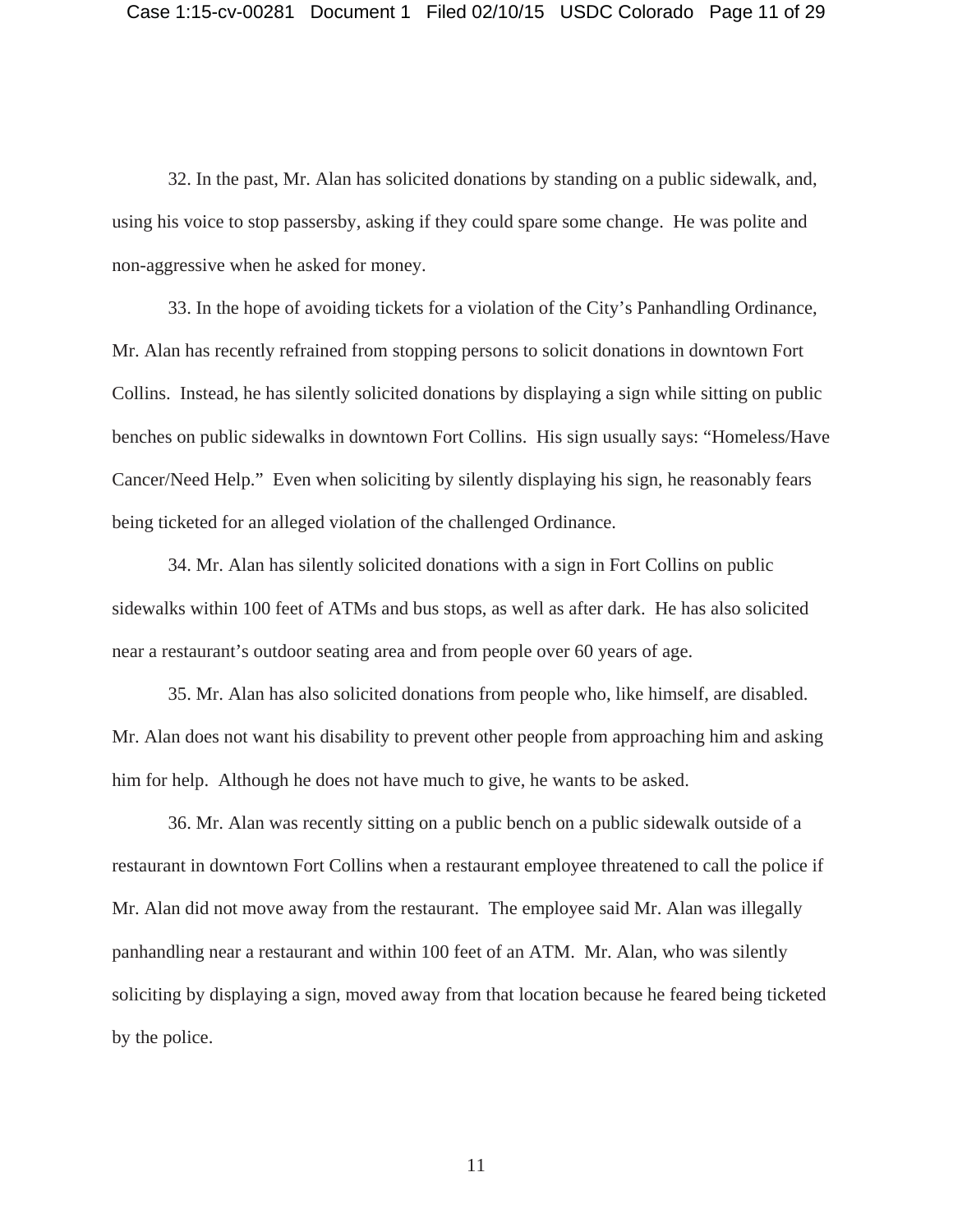37. Mr. Alan wants to be free to continue soliciting as he has in the past, without fear that police will enforce the challenged Ordinance against him.

# Susan Wymer

38. Plaintiff Susan Wymer is a resident of Fort Collins. She is disabled and homeless. To get by, Ms. Wymer has often peacefully and politely solicited charity from passersby in Fort Collins in a manner and in situations that violate the challenged Ordinance as written or as Fort Collins interprets and enforces it. Following is a photograph of Ms. Wymer.



39. Ms. Wymer recently lost her Section 8 apartment when it was declared uninhabitable. She has been approved to move into a new Section 8 apartment sometime in the spring, but she is currently homeless.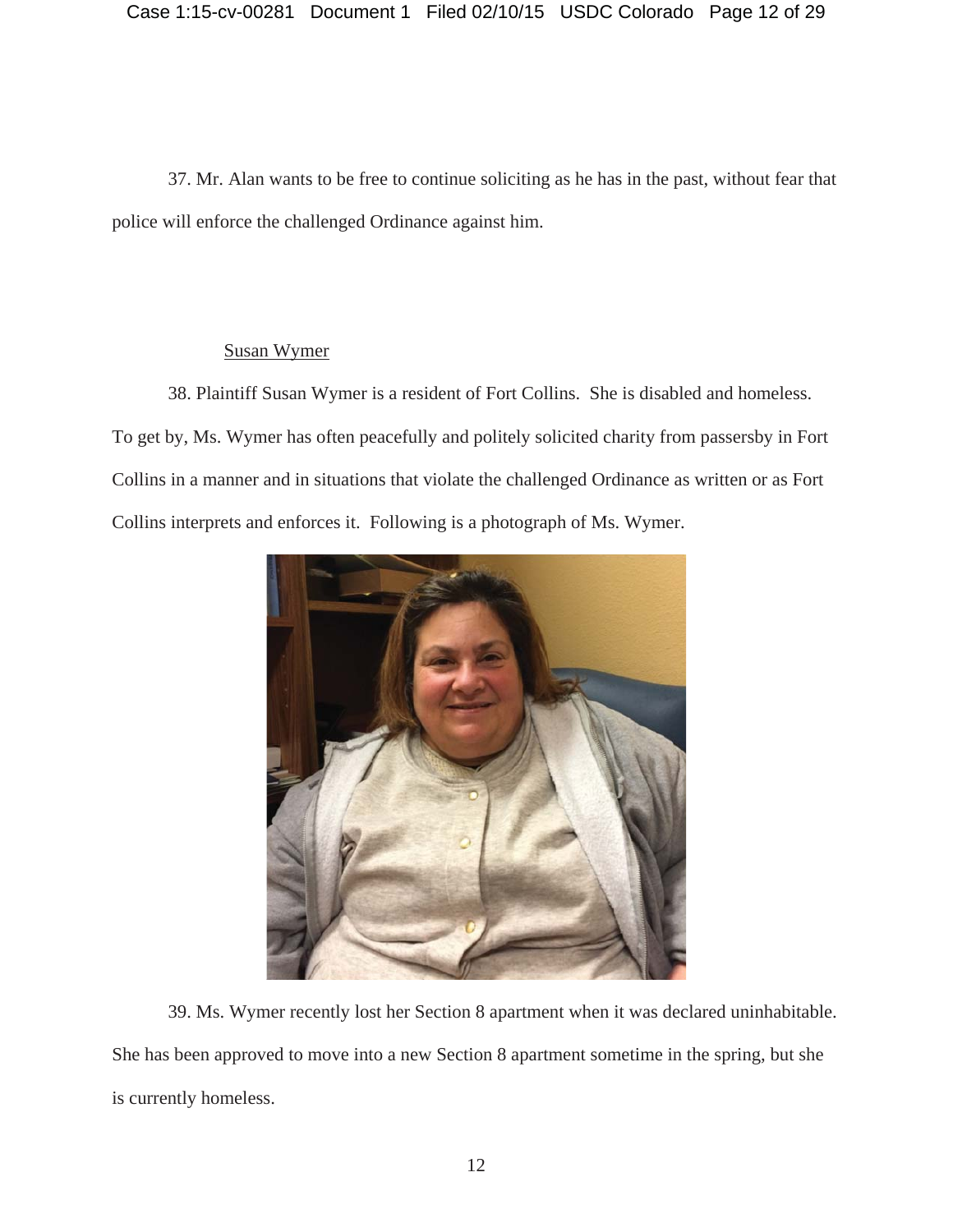## Case 1:15-cv-00281 Document 1 Filed 02/10/15 USDC Colorado Page 13 of 29

40. Ms. Wymer walks with a cane and – because of her diabetes – suffers from neuropathy in her feet and significant back pain. Her disabilities make her unable to work.

41. When Ms. Wymer solicits, she sometimes uses her voice to stop passersby and ask them for spare change or leftover food. She has done this in parking lots and on buses. Ms. Wymer is polite and non-aggressive when she solicits charity.

42. Usually, Ms. Wymer silently solicits donations by displaying a sign while sitting or standing on a public sidewalk. The sign usually says: "Anything will help. God bless you. John 3:16." She sometimes solicits in this manner while sitting on a public bench in downtown Fort Collins that is within 100 feet of an ATM, near outdoor restaurant seating, and/or after dark.

43. On at least two occasions, Fort Collins police intervened to stop Ms. Wymer from soliciting charity. Once, police told her she was illegally panhandling because she was soliciting within 100 feet of an ATM and it was after dark (approximately 6:00 p.m.). The officer told Ms. Wymer to move on, and she did. Another time, Ms. Wymer was soliciting silently by displaying her sign on a public sidewalk near her Section 8 apartment. A police officer told her that panhandling was illegal and that breaking the law could mean a \$1000 fine. The officer directed Ms. Wymer to move on, and she did. Afterwards, she refrained from soliciting at that location for fear of being ticketed by the police.

44. Ms. Wymer wants to be free to continue her peaceful solicitation without fear that police will enforce the challenged Ordinance against her.

## Lawrence Beall

45. Plaintiff Lawrence Beall is a resident of Fort Collins. He is homeless and poor. Mr. Beall has peacefully and politely solicited charitable donations in downtown Fort Collins in a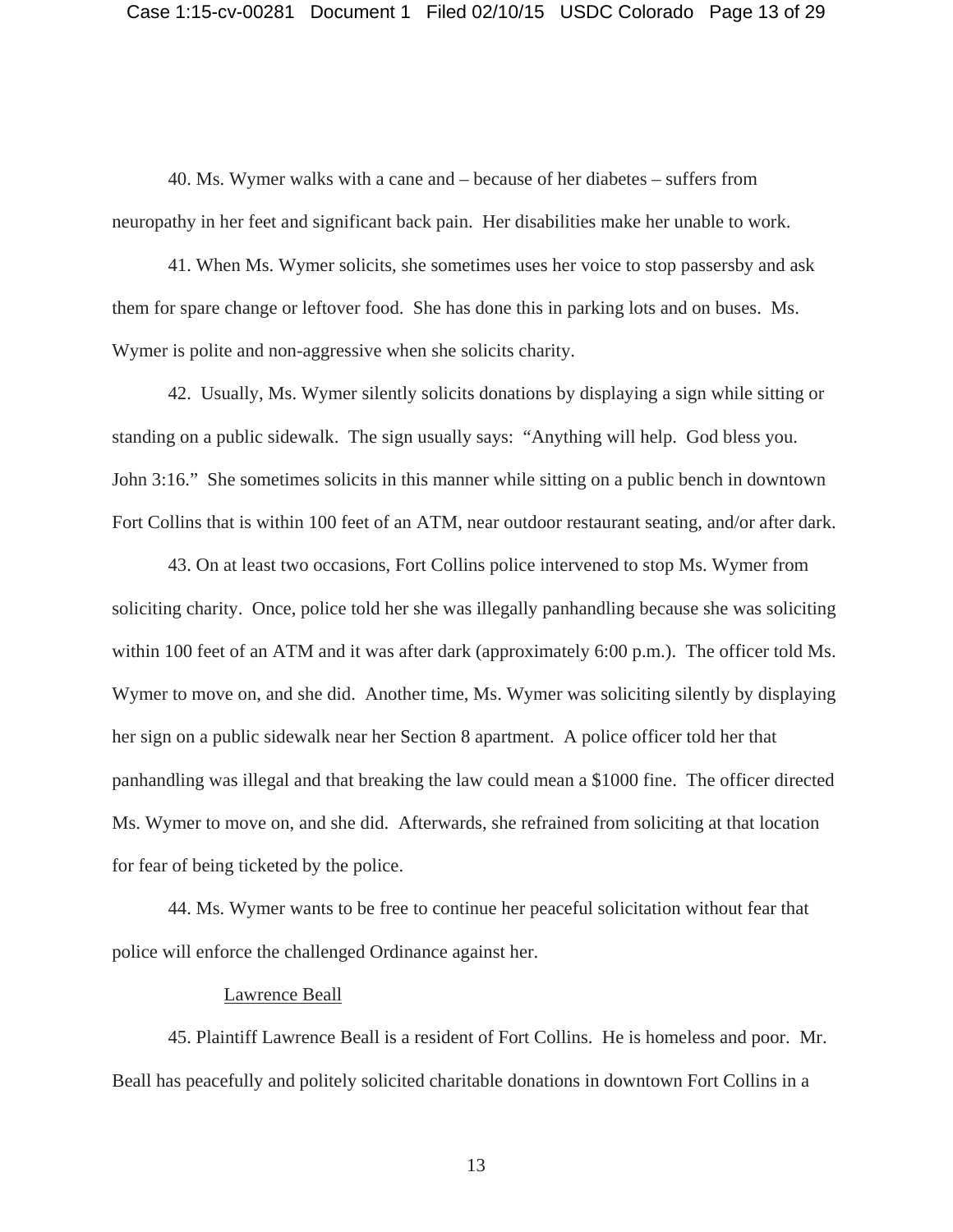# Case 1:15-cv-00281 Document 1 Filed 02/10/15 USDC Colorado Page 14 of 29

manner and in situations that violate the challenged Ordinance as written or as Fort Collins interprets and enforces it. Following is a photograph of Mr. Beall.



46. Mr. Beall is known as "Bicycle Larry," because he fixes bikes for homeless people. He worked at Safeway for many years and retired with full benefits. Those benefits were recently cut in half – so that he now receives about \$500 per month. This money is not enough to cover his basic necessities, much less rent.

47. When Mr. Beall solicits charity, he usually walks up to people on public sidewalks and politely asks them for money. He usually says something like, "I'm down on my luck. Can you spare a couple of quarters?" Mr. Beall does not pressure people for money or get too close to them when approaching them. He thanks each person he asks for money – whether they give to him or not.

48. Mr. Beall has solicited donations at night from people leaving bars or restaurants on well-lit sidewalks in downtown Fort Collins. Mr. Beall has also solicited money from people leaving their vehicles, sometimes in parking lots.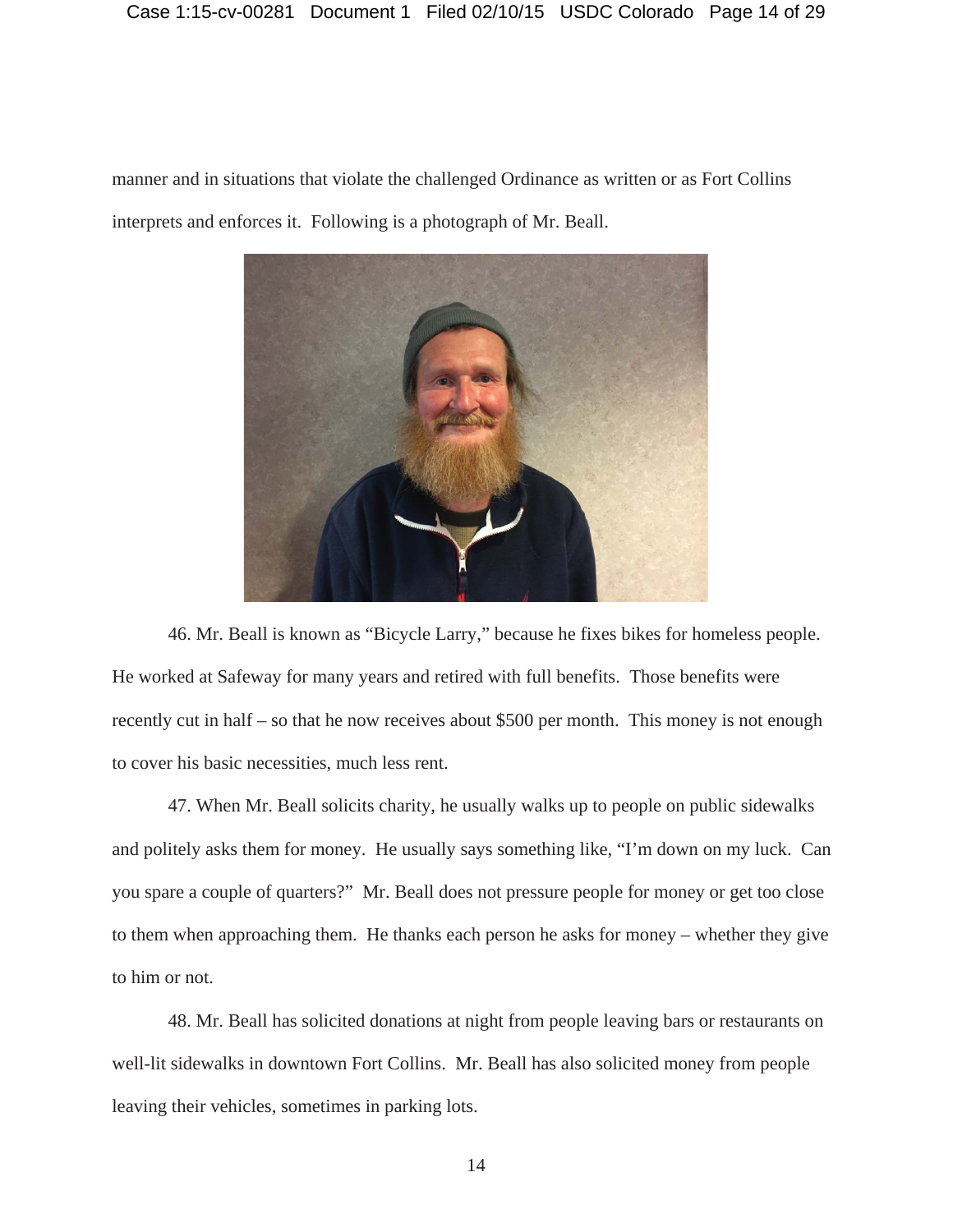49. Mr. Beall reasonably fears that if he continues to solicit donations in Fort Collins he will be ticketed by the police. He wants to be free to continue his peaceful solicitation without fear that police will enforce the challenged Ordinance against him.

## Greenpeace, Inc.

50. Plaintiff Greenpeace, Inc. ("Greenpeace") is a non-profit corporation that uses peaceful protest and creative communication to expose global environmental problems and to promote solutions. For approximately nine years, Greenpeace has regularly sent canvassers to downtown Fort Collins to solicit passersby to become members of, and make donations to, Greenpeace. These canvassers solicit charity in a manner and in situations that violates the challenged Ordinance as written or as Fort Collins interprets and enforces it. Following is a photograph of Greenpeace canvasser soliciting donations on a public sidewalk.

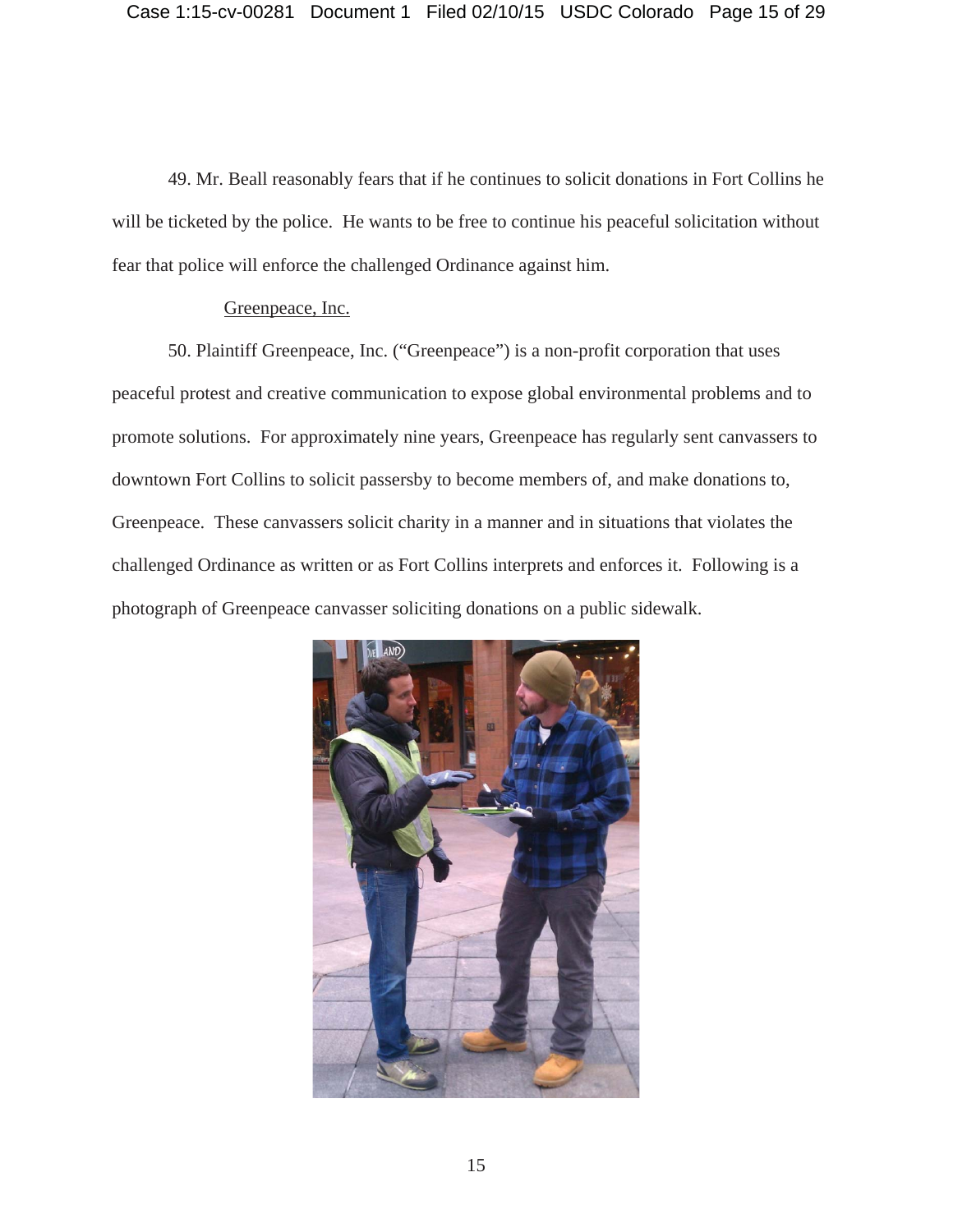51. For approximately nine years, Greenpeace has sent a team of canvassers to solicit donations in downtown Fort Collins on at least a weekly basis. Greenpeace chose the downtown area because it has significant foot traffic. Greenpeace views its canvassing operation in Fort Collins to be highly successful, meaning that on average compared with other parts of the country, a relatively high percentage of people in Fort Collins engage in meaningful conversation with canvassers about Greenpeace's mission and choose to become members.

52. Greenpeace canvassers are not aggressive or threatening. They do not block the sidewalk, entrances to buildings, or any pedestrians' right of way.

53. The canvassers initiate conversations with passersby about the environment and the mission and programs of Greenpeace. Typically, canvassers use their voice to stop or attempt to stop passersby by directing a statement like the following to particular individual walking nearby: "Let's have a conversation about Greenpeace's campaign."

54. When a passerby chooses to engage in conversation with a canvasser, the canvasser will spend some time educating the passerby on Greenpeace's mission. Then, the canvasser will encourage the passerby to join Greenpeace, which requires a donation to the organization. If the passerby agrees, the canvasser then calls Greenpeace's phone center and assists that passerby in signing up as a member and paying the membership fee via credit card. The canvasser does not accept any cash donations. The canvasser gives the new member literature about Greenpeace's programs. This literature includes instructions on how the member may increase his or her donation to Greenpeace at a later time.

55. Some of the busy downtown corners where Greenpeace canvassers solicit in Fort Collins are within 100 feet of an ATM, bus stop, or outdoor café. Because Greenpeace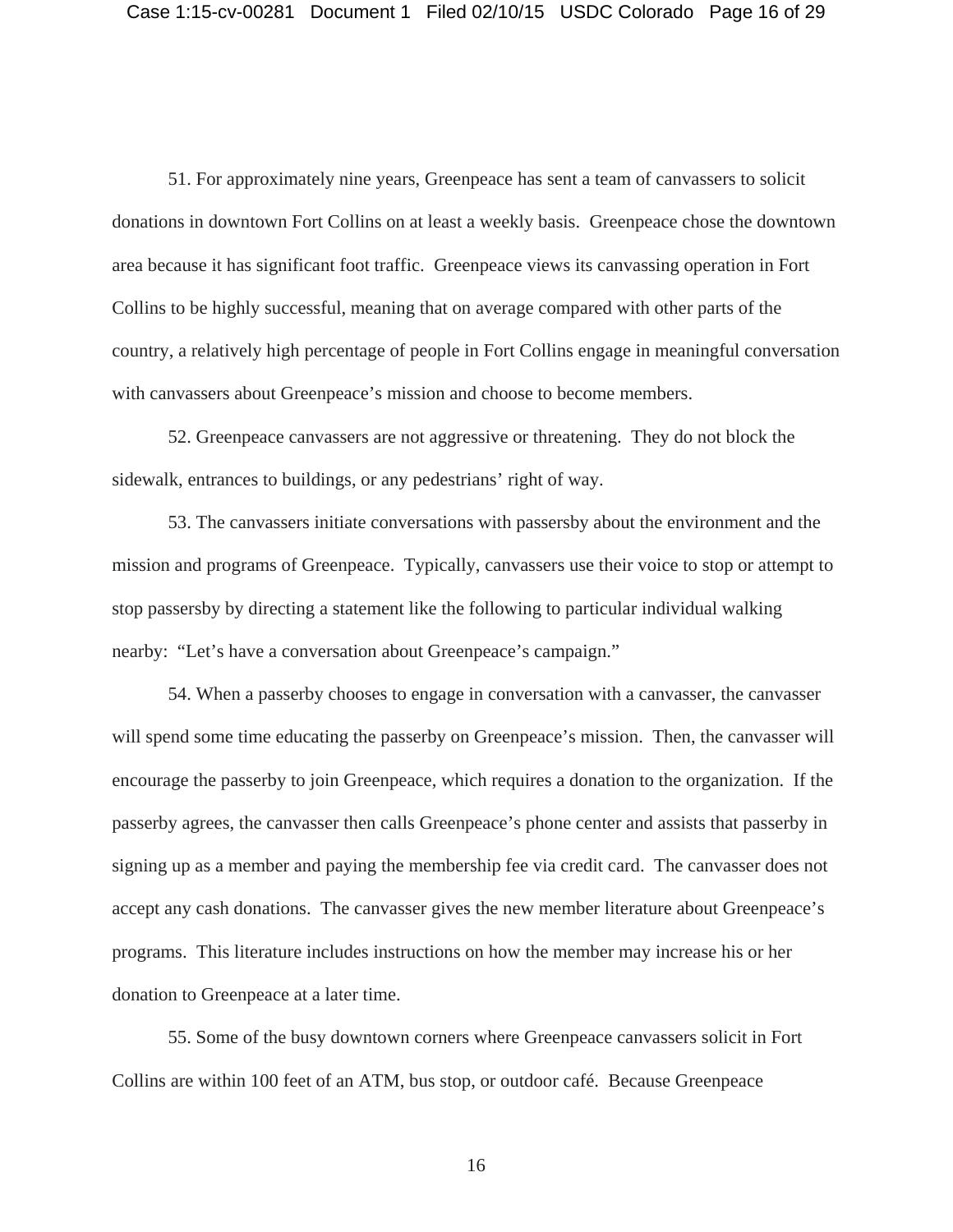## Case 1:15-cv-00281 Document 1 Filed 02/10/15 USDC Colorado Page 17 of 29

canvassers do not discriminate on the basis of age or disability, they solicit from passersby who are over 60 and/or who have a disability.

56. In December, 2014, a Fort Collins police officer approached a Greenpeace employee who was canvassing in downtown Fort Collins and warned him that solicitation by Greenpeace violates Fort Collins' Panhandling Ordinance. When the canvasser explained that Greenpeace does not take actual money, and arranges all monetary transactions over the phone, the police officer said that this form of soliciting donations was still illegal.

57. This recent incident was the first time that Fort Collins police have contacted a Greenpeace canvasser regarding the Fort Collins Panhandling Ordinance. Greenpeace does not want to risk its canvassers being ticketed, fined and/or arrested for doing their jobs. Because of this incident and the need for clarity about the law, Greenpeace canvassers have ceased soliciting donations in downtown Fort Collins. Greenpeace wants to be free to continue its peaceful solicitation of donations without fear that police will enforce the challenged Ordinance against its canvassers.

#### Nancy York

58. Plaintiff Nancy York is 76 years old and wants to hear messages of solicitation from poor and homeless people in Fort Collins. Ms. York was born and raised in Fort Collins and owns a small business there. Although she is housed and is not poor, she is a community activist on behalf of poor people and homeless people. Following is a photograph of Ms. York.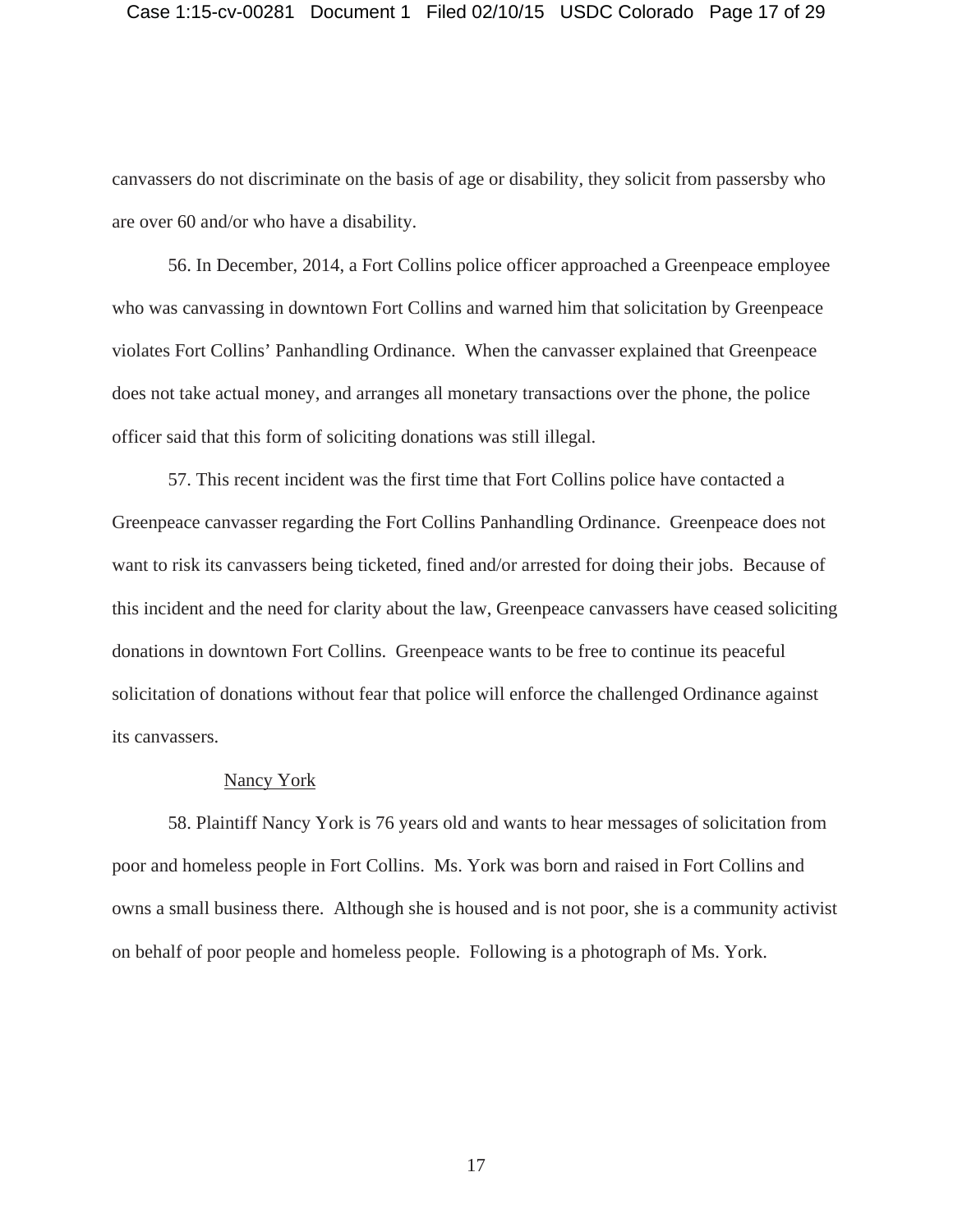

59. Ms. York's job brings her to downtown Fort Collins on a regular basis, where she is frequently solicited by poor people and non-profits.

60. The challenged Ordinance prohibits persons from approaching Ms. York and asking for assistance solely because she is over sixty years old. Despite her age, Ms. York is quite capable of making decisions for herself about whether or not to make a charitable donation to a person or an organization.

61. Ms. York appreciates interaction with solicitors, particularly poor and homeless people. She wants to see their signs of need; she wants to be approached and asked for money so that she can better know the plight of these people. Ms. York wants to continue receiving messages of solicitation that the challenged Ordinance forbids.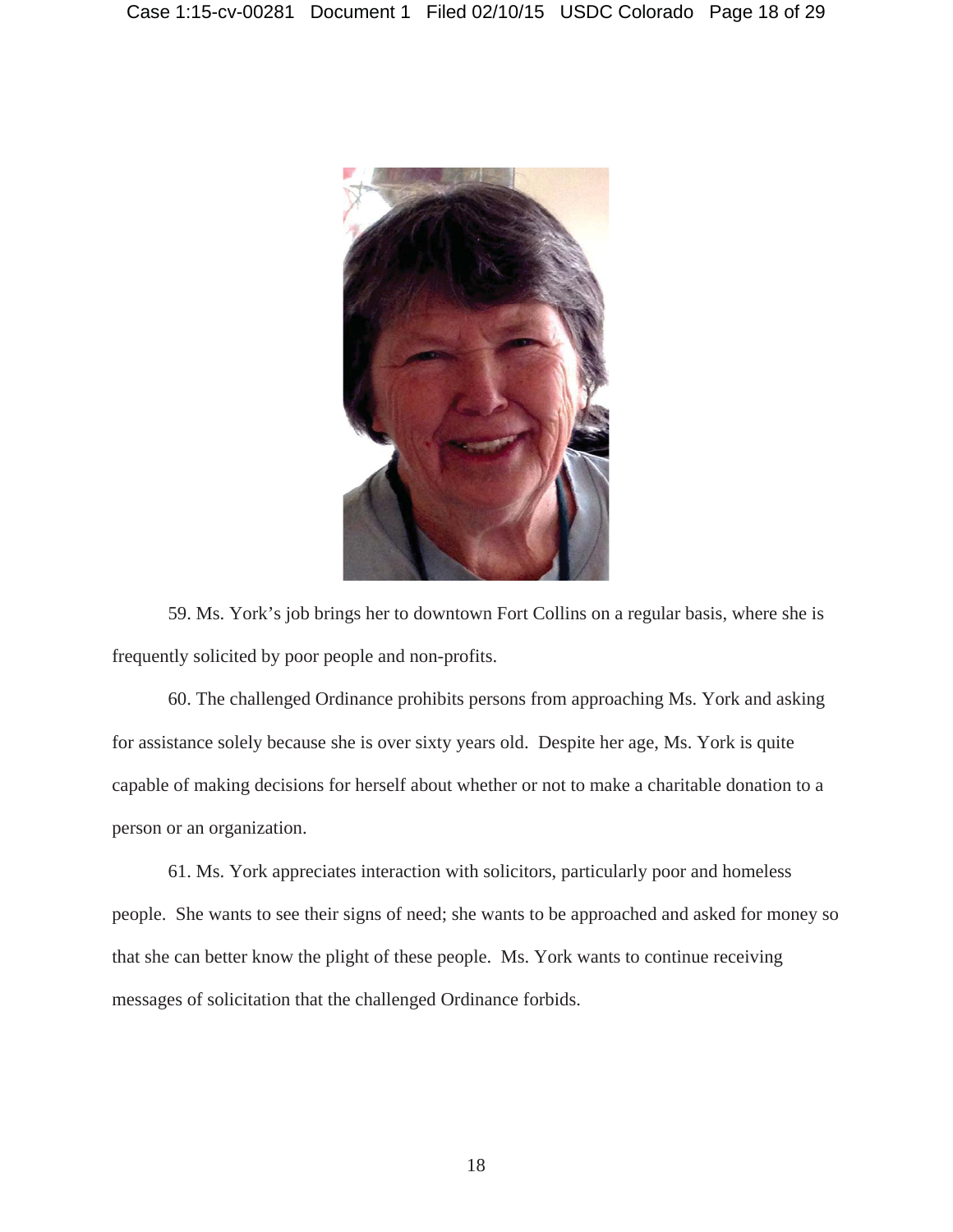# *The Ordinance is Unconstitutional*

62. The challenged Ordinance, both as it is written and as Fort Collins interprets and enforces it, relies on content to distinguish between prohibited expression and expression that is not regulated. Anyone remains free to sit on a downtown sidewalk in the evening with a sign that says "reelect the mayor," but a person violates the Ordinance—as Fort Collins interprets and enforces it—by sitting with a sign that seeks a contribution. Anyone is free to stop a person walking near a bus stop to ask for directions to a hospital, but if the requester asks for help with cab fare to get there, the Ordinance is violated. Nonprofit organizations are free to distribute literature about their work at bus stops, but distributing that literature is forbidden if it includes a pitch for donations. Evangelicals are free to stop passersby 99 feet from an ATM to ask if they are saved, but not to ask for a donation to a church or charity. Petition circulators are free to approach persons in the evening and solicit signatures for a ballot measure, but they commit a crime if they also ask for a donation to help finance the ballot effort. Anyone may approach a 61-year-old pedestrian to ask for directions, to solicit a signature, or to solicit support in an election campaign, but asking a 61-year-old for a donation is prohibited.

63. Even if the challenged Ordinance were content-neutral, and it is not, the challenged Ordinance, as written and as Fort Collins interprets and enforces it, is not narrowly tailored to advance any possible legitimate interest of the City. Without adequate justification, the challenged Ordinance prohibits peaceful, nonthreatening, nonintrusive solicitations that are squarely protected by the First Amendment.

64. The challenged Ordinance fails to provide notice that is adequate to enable an ordinary person to understand what conduct is prohibited. It fails to provide adequate guidance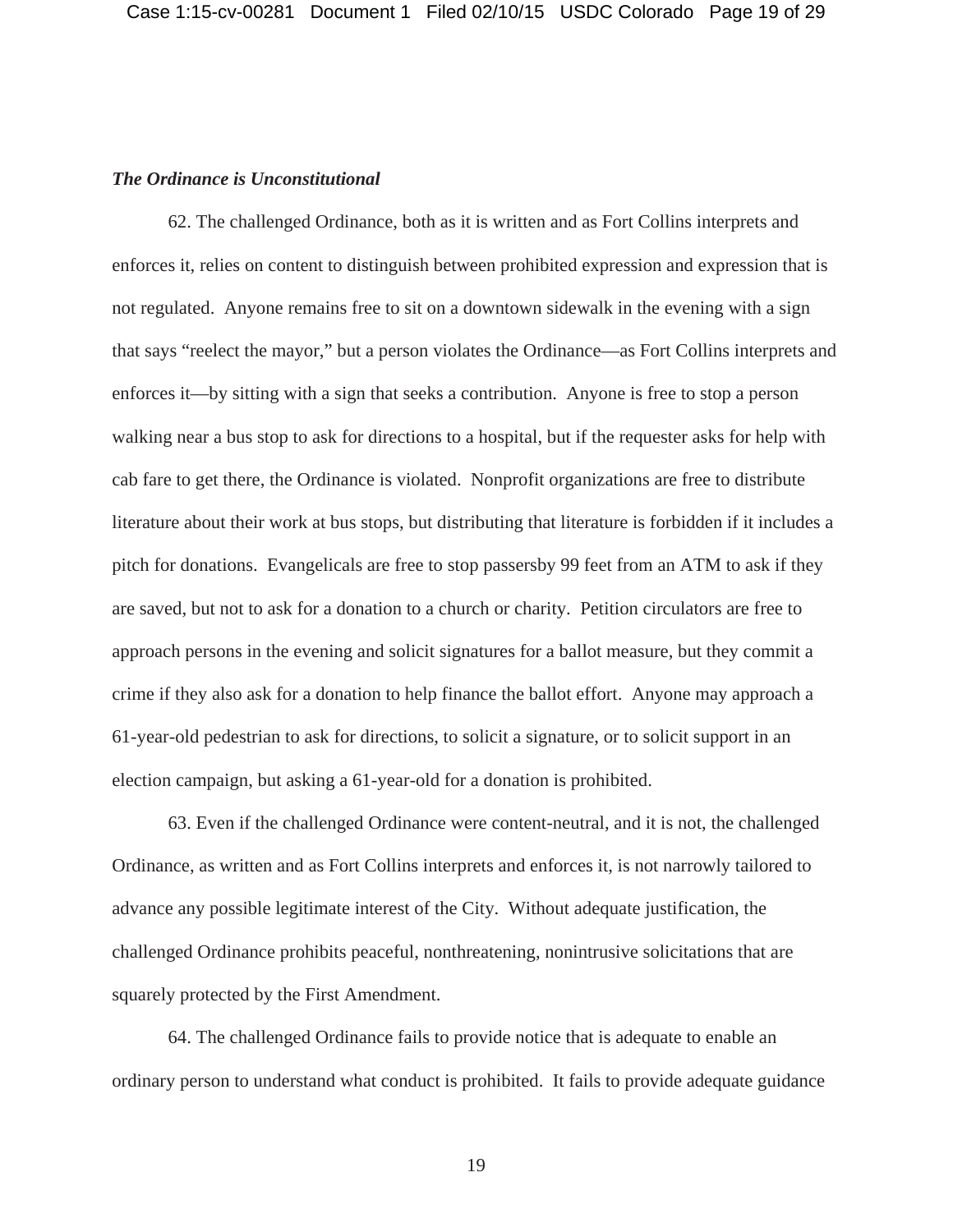to police, thus resulting in arbitrary and discriminatory enforcement. For example, the definition of "panhandle" in subsection (a) (5) appears to apply only to solicitations that are preceded by approaching, stopping or accosting the person solicited. A reasonable person can read the text and conclude that passively sitting with a sign that silently invites donations does not violate the Ordinance. Nevertheless, Fort Collins interprets and enforces the Ordinance as though such passive solicitation constitutes panhandling that the Ordinance regulates. Likewise, the prohibitions of the challenged Ordinance are applicable in any "public place," but the Ordinance is vague as to whether "public places" include private property open to the public, such as private parking lots. A review of panhandling citations shows that some officers are enforcing the Ordinance on private property open to the public. Ordinary solicitors do not know where the Ordinance applies. Finally, the challenged Ordinance prohibits certain solicitation for a "gift of money or other thing of value." The term "other thing of value" is vague and susceptible to multiple interpretations. Ordinary solicitors do not know whether the Ordinance regulates nonmonetary requests for gifts such as food, clothing, or "help".

# **CLASS ACTION ALLEGATIONS**

65. Plaintiffs Landow, Alan, Wymer, and Beall bring this action on behalf of themselves and all others similarly situated, pursuant to Rule  $23(a)$  and (b)(2) of the Federal Rules of Civil Procedure.

# *The Plaintiff Class*

66. Plaintiffs Landrow, Alan, Wymer, and Beall represent a class of persons defined as follows:

All persons who, now or any time in the future, wish to engage in solicitation activities in Fort Collins that are prohibited by the challenged provisions of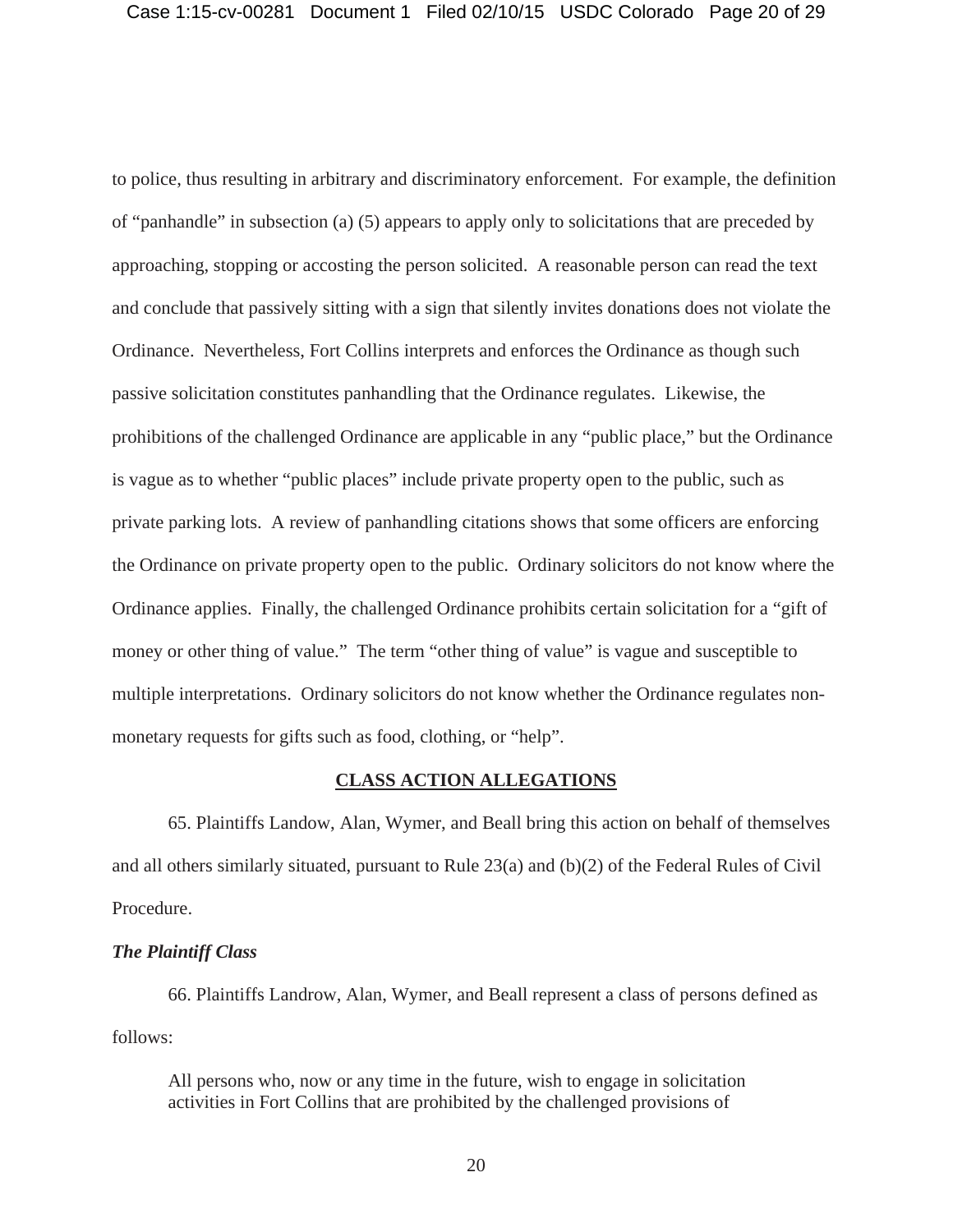section 17-127 of the Fort Collins Municipal Code as Fort Collins interprets, applies and enforces them.

67. The proposed class is so numerous that joinder of all members is impracticable.

68. There are questions of law and fact common to the members of the plaintiff class.

69. The claims of the named plaintiffs are typical of the claims of the members of the class.

70. The named plaintiffs will fairly and adequately protect the interests of the class.

Plaintiffs have no interest that is now or may be potentially antagonistic to the interests of the class. Plaintiffs are represented by attorneys employed by and working in cooperation with the ACLU Foundation of Colorado, which has extensive experience in litigating federal court class action cases involving federal civil rights claims.

71. Fort Collins has acted or refused to act on grounds generally applicable to the class, thereby making injunctive and declaratory relief appropriate for the class as a whole.

# *The Plaintiff Subclass (passive solicitors)*

72. Plaintiffs Landow, Alan, and Wymer also represent a subclass of persons defined as follows:

All persons who, now or any time in the future, wish to passively solicit contributions in the public right of way in Fort Collins, such as by using a sign or by a symbolic communication that contributions are invited.

73. The proposed subclass is so numerous that joinder of all members is impracticable.

74. There are questions of law and fact common to the members of the plaintiff subclass.

75. The claims of the named plaintiffs are typical of the claims of the members of the

subclass.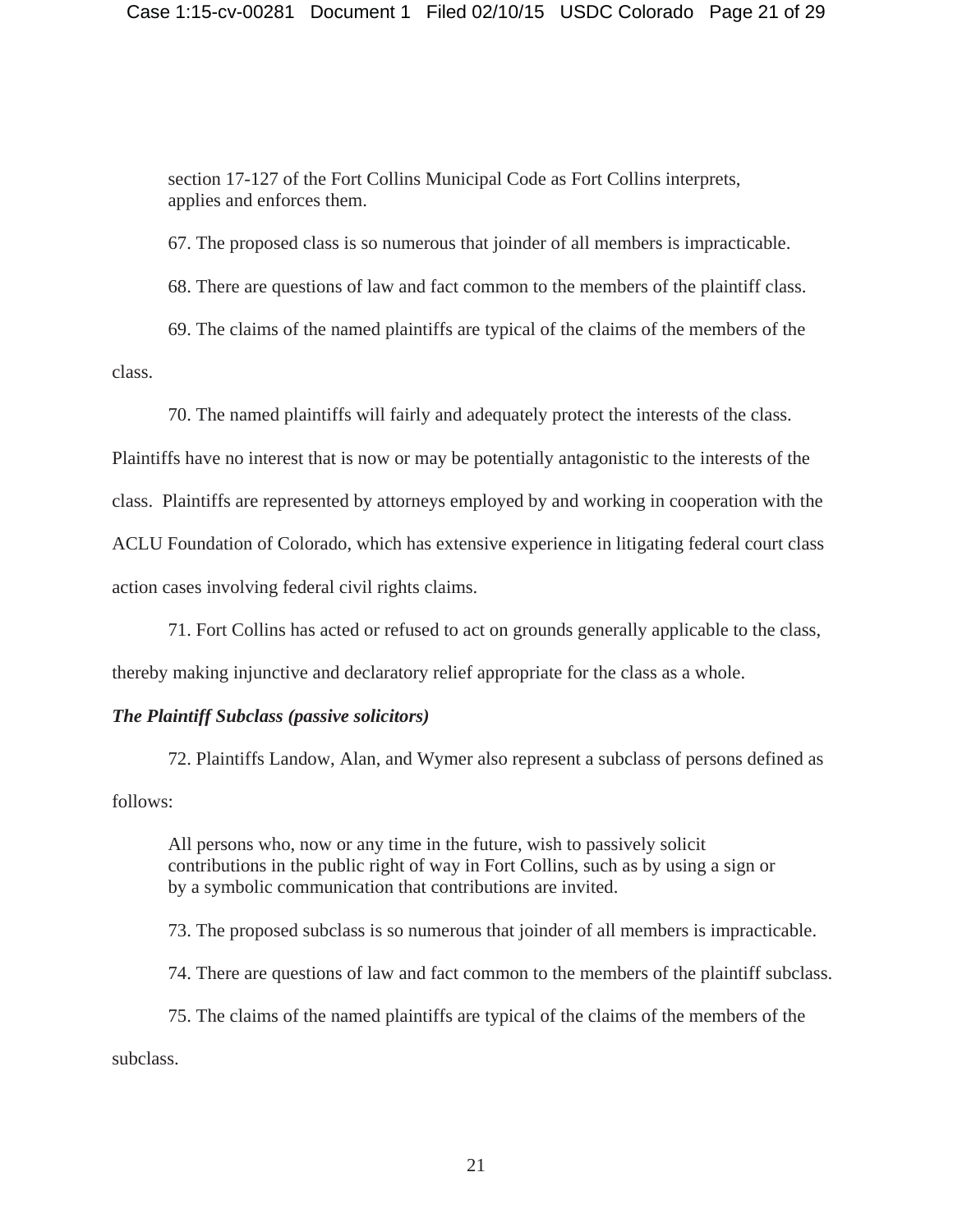76. The named plaintiffs will fairly and adequately protect the interests of the class. Plaintiffs have no interest that is now or may be potentially antagonistic to the interests of the class. Plaintiffs are represented by attorneys employed by and working in cooperation with the ACLU Foundation of Colorado, which has extensive experience in litigating federal court class action cases involving federal civil rights claims.

77. Fort Collins has acted or refused to act on grounds generally applicable to the class, thereby making appropriate injunctive and declaratory relief to the class as a whole.

#### **DECLARATORY RELIEF**

78. An actual and immediate controversy exists between Plaintiffs and Defendant. Plaintiffs contend that the challenged Ordinance, as interpreted, applied, and enforced, violates their constitutional rights. Defendant contends that the challenged Ordinance, as interpreted, applied and enforced, complies with the law.

79. Plaintiffs are therefore entitled to a declaration of rights with respect to this controversy. Without such a declaration, Plaintiffs will be uncertain of their rights and responsibilities under the law.

#### **INJUNCTIVE RELIEF**

80. Plaintiffs are entitled to injunctive relief. Defendant has enforced and threatens to continue enforcing the challenged Ordinance in the manner described in this Complaint. Defendant has acted and is threatening to act under color of state law to deprive Plaintiffs of their constitutional rights. Plaintiffs are suffering irreparable injury and will continue to suffer a real and immediate threat of irreparable injury as a result of the existence, operation, and enforcement of the challenged Ordinance. Plaintiffs have no plain, adequate or speedy remedy at law.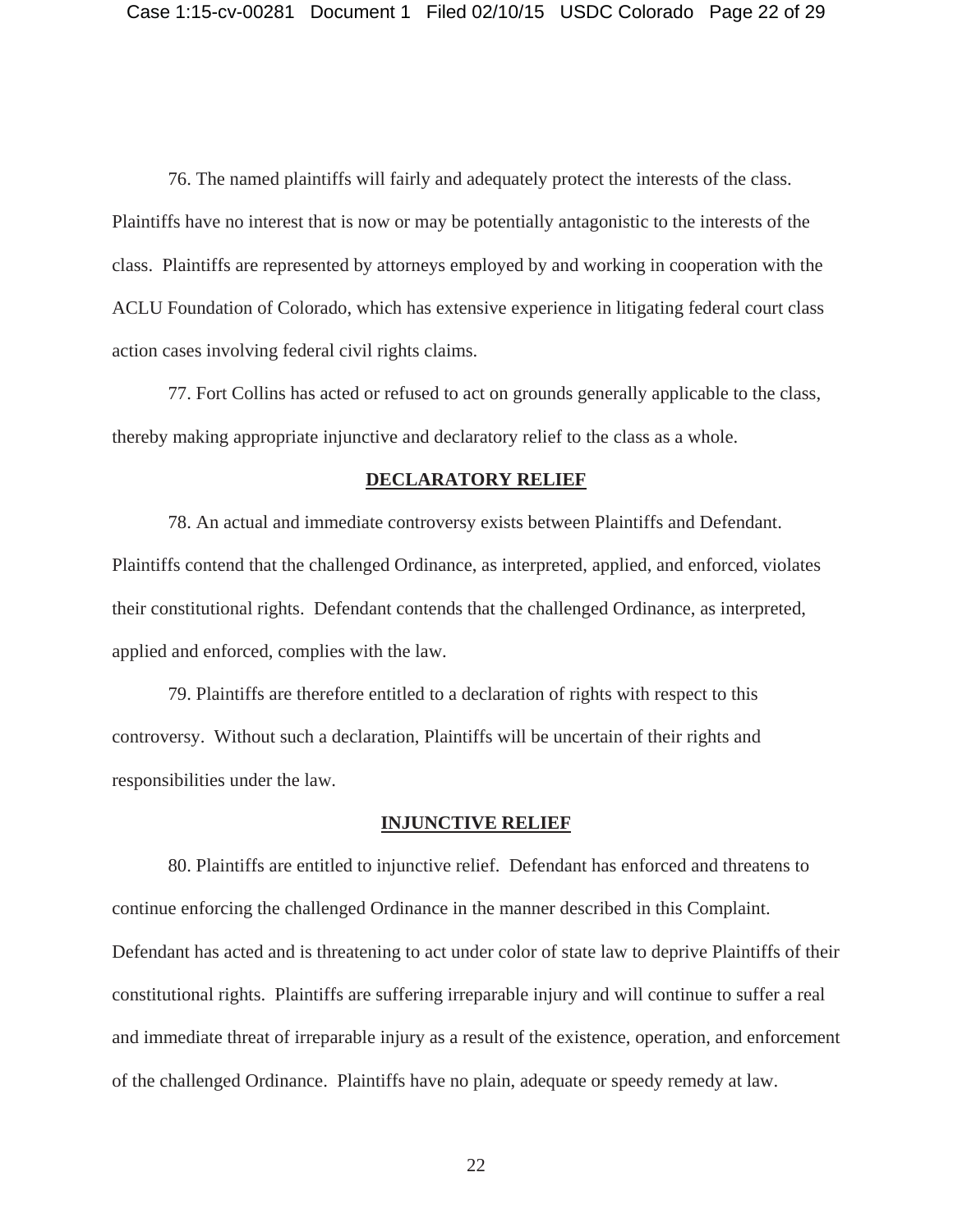# **FIRST CLAIM FOR RELIEF (First Amendment)**

(Plaintiffs Landow, Alan, Wymer, Beall, the Plaintiff Class, and Greenpeace, Inc.)

81. The allegations of the preceding paragraphs are incorporated as though fully set forth herein.

82. The challenged provisions of the Ordinance, as Fort Collins interprets and enforces them, have infringed and threaten to continue infringing on the right of Plaintiffs to fully exercise their First Amendment rights, including their rights of freedom of speech and freedom of expression, in violation of the First Amendment.

83. By acting and threatening to act under color of state law to deprive Plaintiffs of rights guaranteed by the Constitution of the United States, Defendant has violated, and has threatened to continue violating, 42 U.S.C. §1983.

84. Wherefore, Plaintiffs are entitled to a temporary restraining order, a declaratory judgment, permanent injunctive relief, and nominal damages.

85. Plaintiffs Landow, Alan, and Wymer also seek nominal damages.

# **SECOND CLAIM FOR RELIEF (Due Process, First Amendment )**

(Plaintiffs Landow, Alan, Wymer and the Plaintiff Subclass)

86. The allegations of the preceding paragraphs are incorporated as though fully set forth herein.

87. Plaintiffs Landow, Alan, and Wymer solicit contributions by sitting or standing passively while holding a sign that invites charity from passersby. In doing so, they engage in communications that are protected by the First Amendment.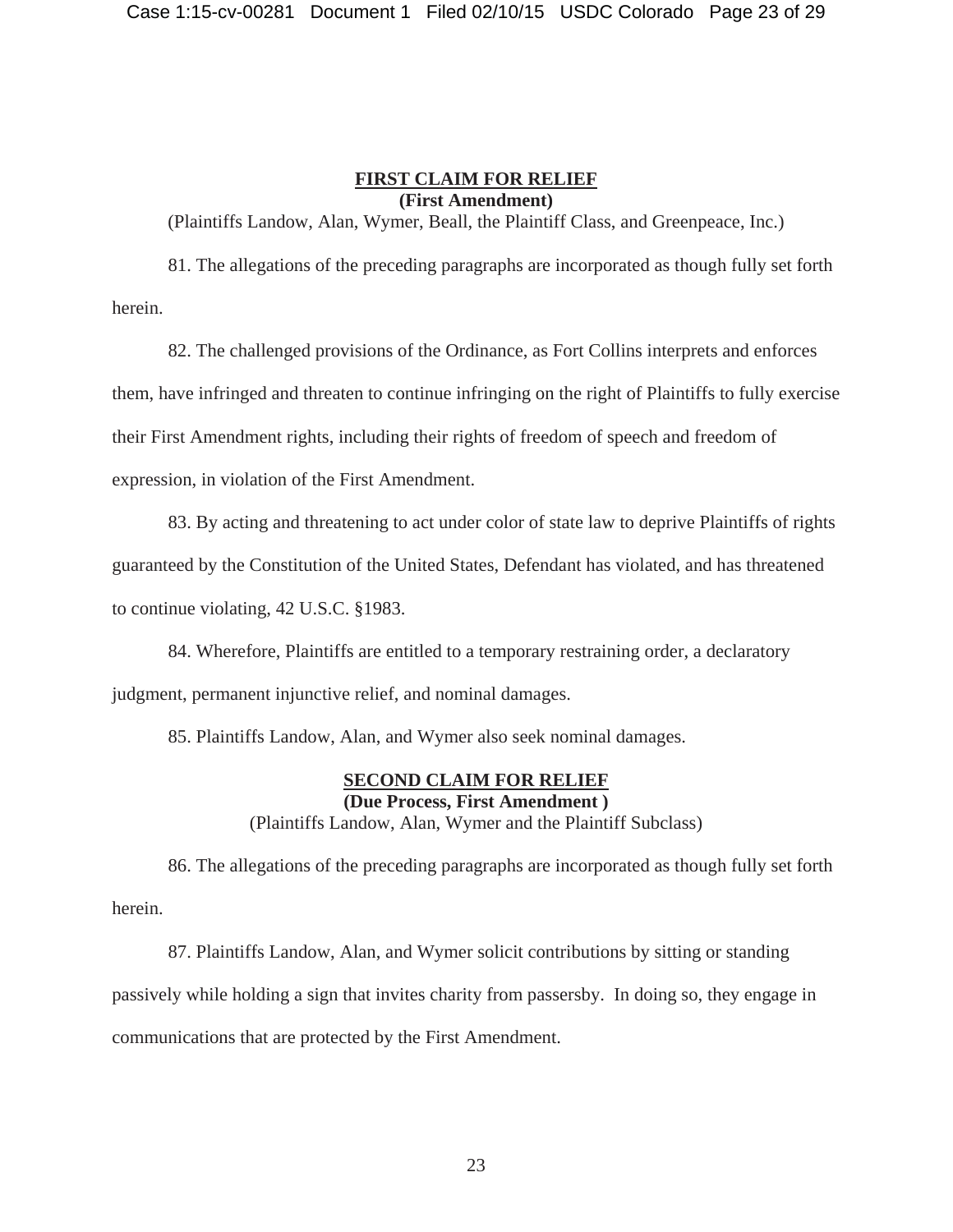88. In soliciting contributions passively, Plaintiffs Alan, Landow and Wymer do not approach, accost, or stop passersby. They do not initiate interaction. Accordingly, their activity does not meet the definition of "panhandle" in the text of the challenged Ordinance, § 17-127 (a) (5) of the Fort Collins Municipal Code.

89. Nevertheless, as a matter of policy and practice, Fort Collins interprets and enforces the challenged Ordinance as though the act of passively displaying a sign meets the definition of "panhandling."

90. By enforcing the challenged Ordinance against Plaintiffs when they are doing nothing more than displaying a sign, Fort Collins has violated and threatens to continue violating the First Amendment rights of the Plaintiffs.

91. By enforcing the challenged Ordinance against Plaintiffs whose conduct does not violate the terms of the Ordinance, Fort Collins has violated and threatens to continue violating the rights of the Plaintiffs to due process of law, in violation of the Fourteenth Amendment.

92. Wherefore, Plaintiffs seek a declaratory judgment that the definition of "panhandle" in Subsection (a) (5) of § 17-127 of the Fort Collins Municipal Code does not apply to persons who passively solicit contributions by means of a sign or otherwise, or to persons who do not actively initiate interactions. Plaintiffs also seek a temporary and permanent injunction that prohibits Fort Collins from enforcing the challenged Ordinance against passive solicitors, whether by means of tickets, citations, or orders to "move on."

93. Plaintiffs Landow, Alan, and Wymer also seek nominal damages.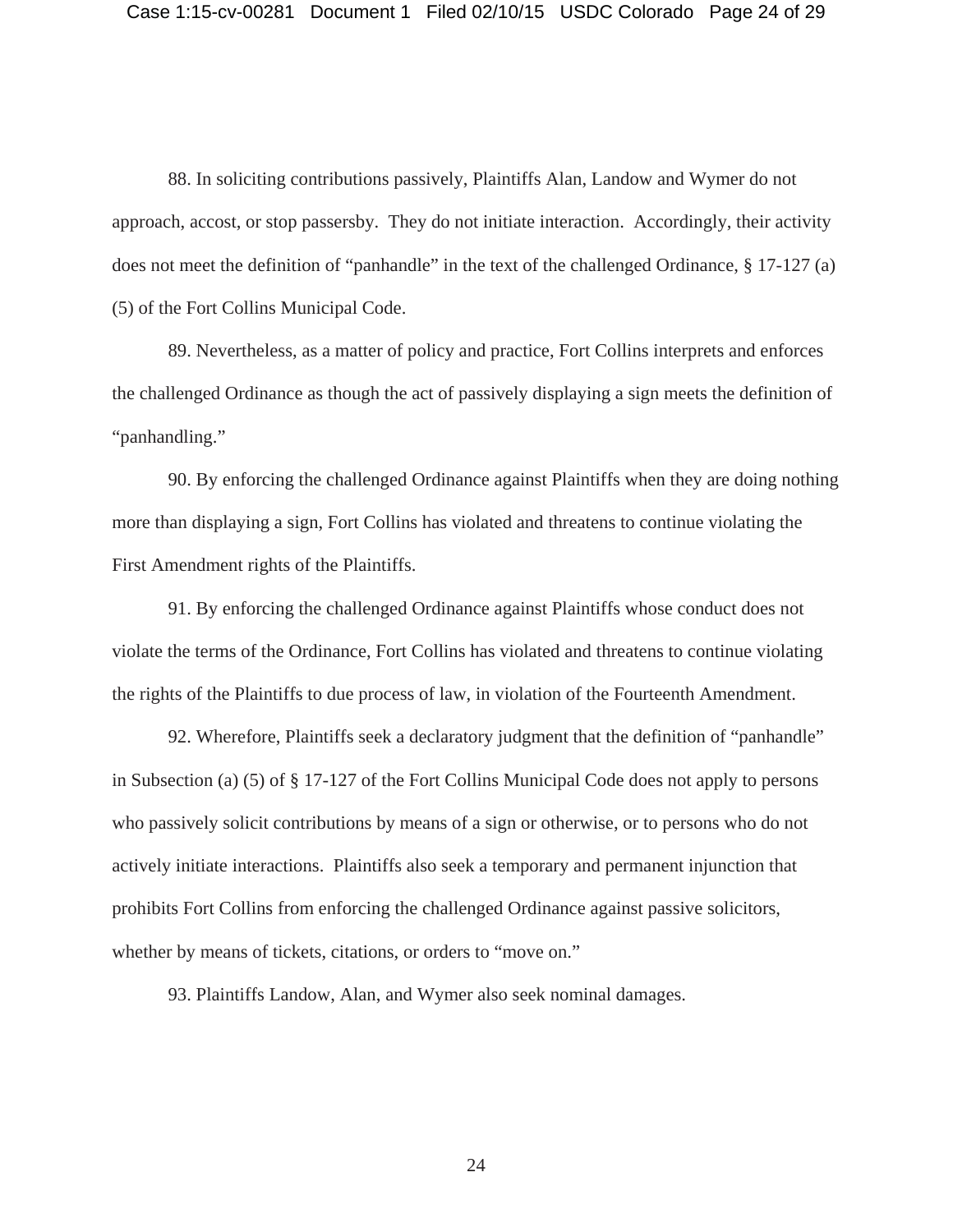# **THIRD CLAIM FOR RELIEF (First Amendment Right to Receive Information; Equal Protection)**  (Plaintiffs Alan and York)

94. The allegations of the preceding paragraphs are incorporated as though fully set forth herein.

95. Plaintiff Alan is disabled and Plaintiff York is over 60 years old. In Subsection (a)(1) of its Panhandling Ordinance, Fort Collins defines Plaintiffs Alan and York as persons who are "at risk." Subsection (b)(6) of the challenged Ordinance prohibits persons from directing messages of solicitation to persons defined as "at risk."

96. Plaintiffs Alan and York have a right to receive information and ideas that are protected by the First Amendment.

97. Plaintiffs Alan and York have a cognizable legal interest in receiving the messages of solicitation that needy persons, street musicians, and non-profit organizations like Greenpeace are prohibited from directing to them.

98. The existence, operation, and enforcement of the challenged Ordinance interfere with and infringe the right of Plaintiffs Alan and York to receive these messages and information, in violation of the First Amendment.

99. By classifying Plaintiffs Alan and York as "at risk" and depriving them of communications that they wish to receive, Fort Collins deprives Plaintiffs of the equal protection of the laws, in violation of the Fourteenth Amendment. Fort Collins cannot provide any rational basis for establishing the challenged classification. The only possible justification for the classification is an invidious stereotype that provides no rational basis.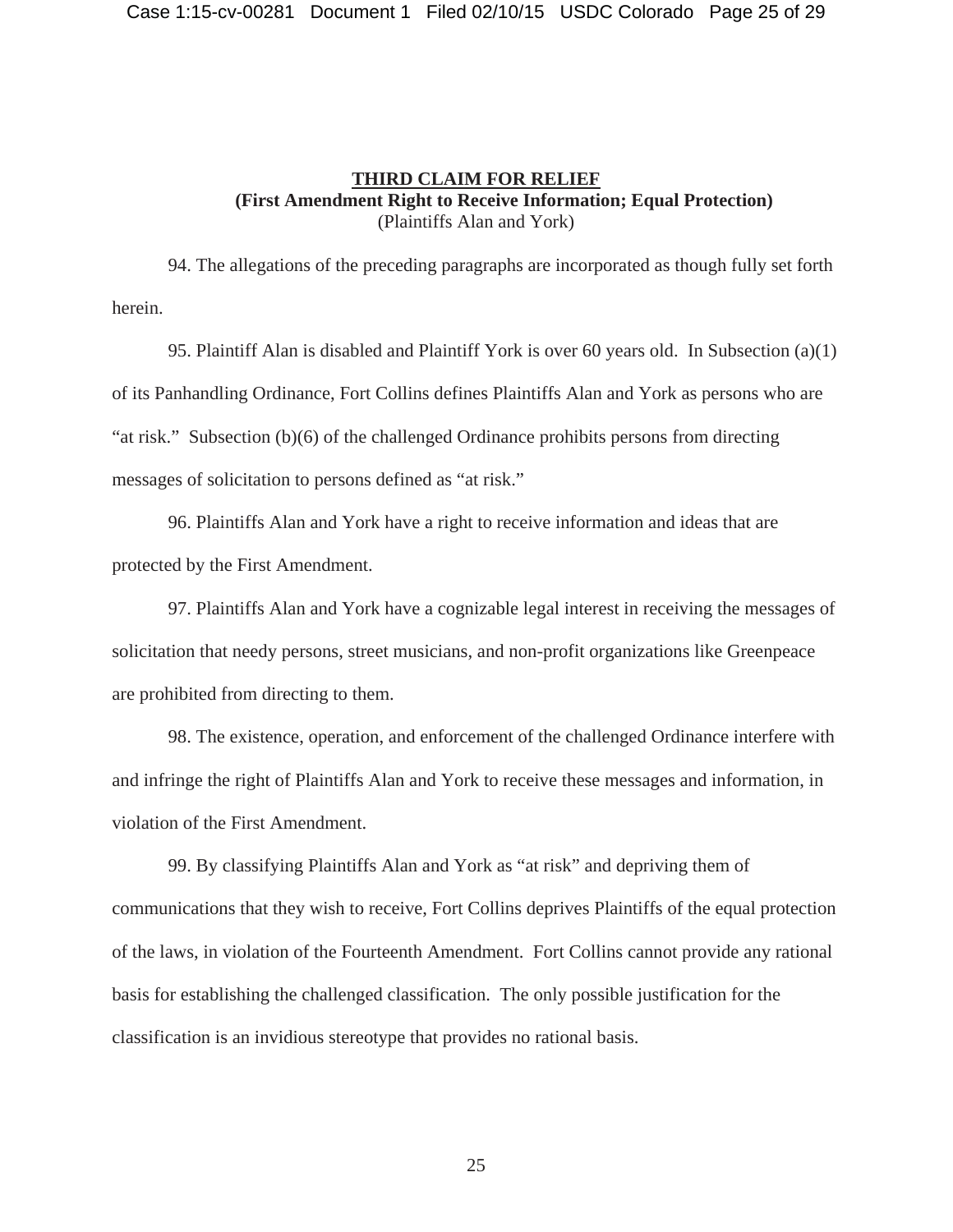100. By acting and threating to act under color of state law to deprive Plaintiffs Alan and York of rights guaranteed by the Constitution and laws of the United States, Fort Collins has violated and threatens to continue violating 42 U.S.C. § 1983.

101. Wherefore, Plaintiffs are entitled to a declaratory judgment and interim and permanent injunctive relief.

# **FOURTH CLAIM FOR RELIEF (Due Process; Vagueness)**

(Plaintiffs Alan, Landow, Wymer, Beall, Greenpeace, Inc., and the Plaintiff Class)

102. The allegations of the preceding paragraphs are incorporated as though fully set forth herein.

103. The challenged Ordinance provides for criminal penalties.

104. The challenged Ordinance, on its face and as interpreted, applied, and enforced by

Fort Collins officials, fails to provide notice that is adequate to enable an ordinary person to understand what conduct is prohibited.

105. The challenged Ordinance, on its face and as interpreted, applied and enforced by Fort Collins officials, fails to establish adequate guidelines to govern law enforcement and hence, authorizes and encourages arbitrary and discriminatory enforcement.

106. The challenged Ordinance is vague, in violation of the Due Process Clause of the Fourteenth Amendment.

107. By acting and threating to act under color of state law to deprive Plaintiffs of rights guaranteed by the Constitution and laws of the United States, Fort Collins has violated and threatens to continue violating 42 U.S.C. § 1983.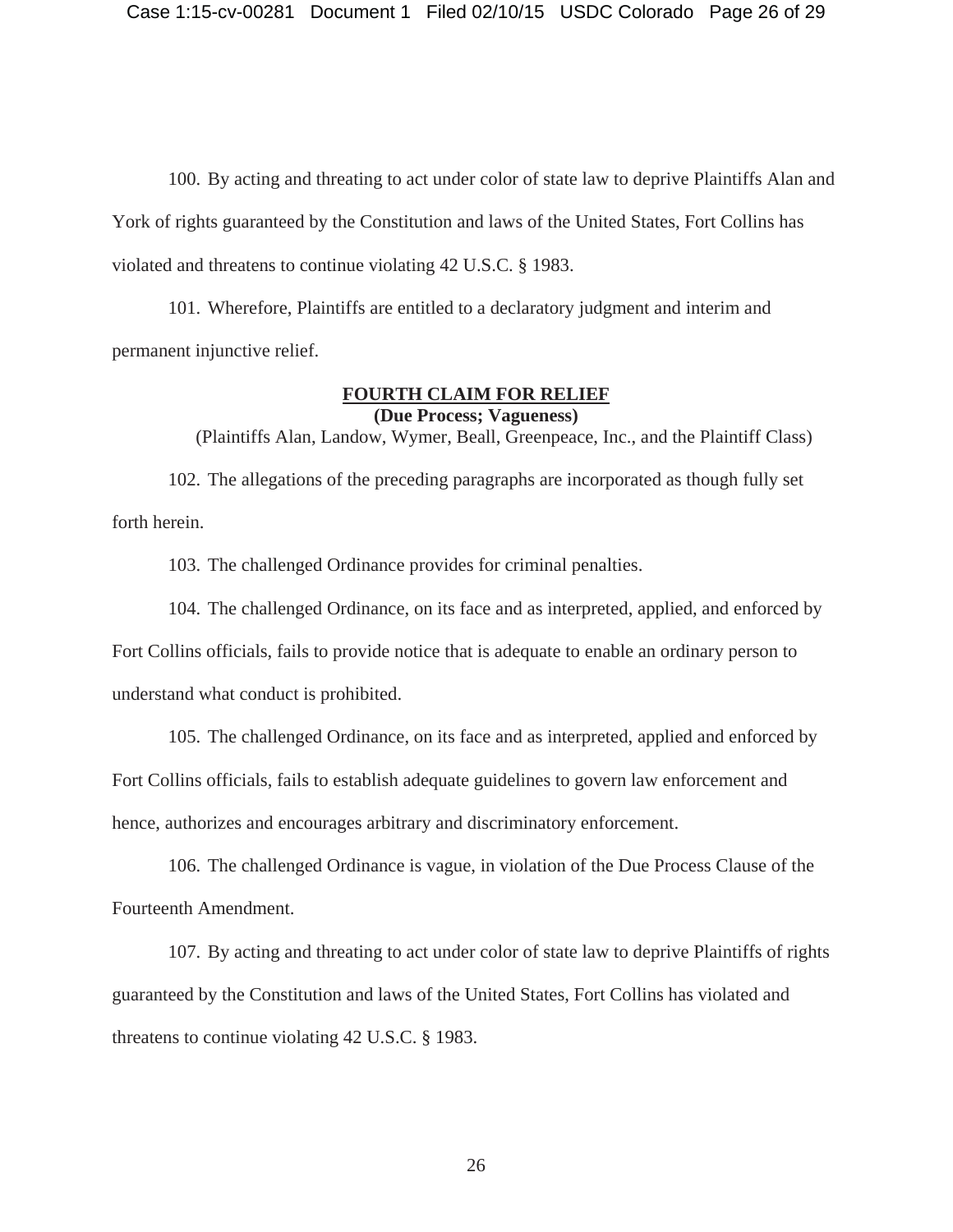108. Wherefore, Plaintiffs are entitled to a declaratory judgment and interim and permanent injunctive relief.

# **PRAYER FOR RELIEF**

Plaintiffs respectfully request the following relief:

- 1. A temporary and permanent injunction enjoining Fort Collins from 1) enforcing Fort Collins Municipal Section 17-127, Subsections (b)  $(1)$ ,  $(5)$ ,  $(6)$ ,  $(8)$ ,  $(9)$ ,  $(10)$  and  $(11)$ ; and 2) prohibiting Fort Collins from relying on the challenged provisions of section 17-127 of the Fort Collins Municipal Code as grounds for issuing citations or orders to move on to persons who are soliciting passively by means of a sign or other indication that donations are invited;
- 2. A declaratory judgment that the challenged provisions of section 17-127 of the Fort Collins Municipal Code, on their face and as Fort Collins has been interpreting and enforcing them, violate the First Amendment;
- 3. A declaratory judgment that the definition of "panhandle" in Fort Collins Municipal Code Section 17-127(a) applies only to solicitors who first stop, approach, or accost the person to be solicited and does not apply to passive soliciting such as displaying a sign indicating that donations are invited;
- 4. An award of nominal damages for Plaintiffs Landow, Wymer and Alan;
- 5. An award of Plaintiffs' costs and reasonable attorney's fees; and
- 6. Such additional relief as this Court may deem just and proper.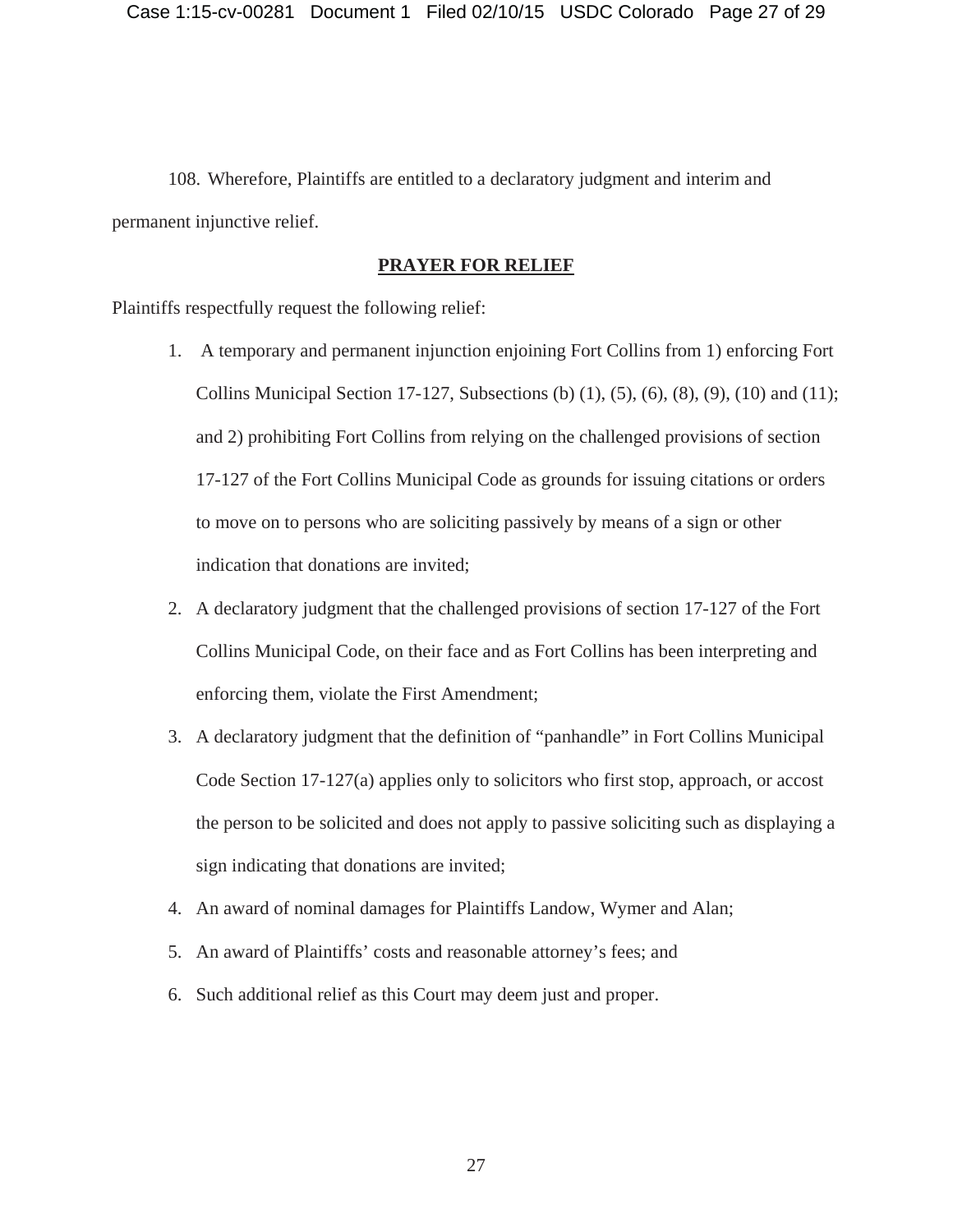Dated: February 10, 2015 Respectfully submitted,

*s/ Hugh Q. Gottschalk* 

 Hugh Q. Gottschalk (# 9750) Thomas A. Olsen (# 43709) Wheeler Trigg O'Donnell LLP 370 Seventeenth Street, Suite 4500 Denver, CO 80202-5647 Telephone: 303.244.1800 Facsimile: 303.244.1879 Email: gottschalk@wtotrial.com olsen@wtotrial.com

*In cooperation with the ACLU Foundation of Colorado*

Mark Silverstein (# 26979) Rebecca T. Wallace (# 39606) American Civil Liberties Union Foundation of Colorado 303 E. 17th Ave., Suite 350 Denver, CO 80203 Telephone: 720.402.3114 Facsimile: 303.777.1773 Email: msilverstein@aclu-co.org rtwallace@aclu-co.org

*Attorneys for Plaintiffs Abby Landow, Jeffrey Alan, Susan Wymer, Lawrence Beal, Greenpeace, Inc., and Nancy York*